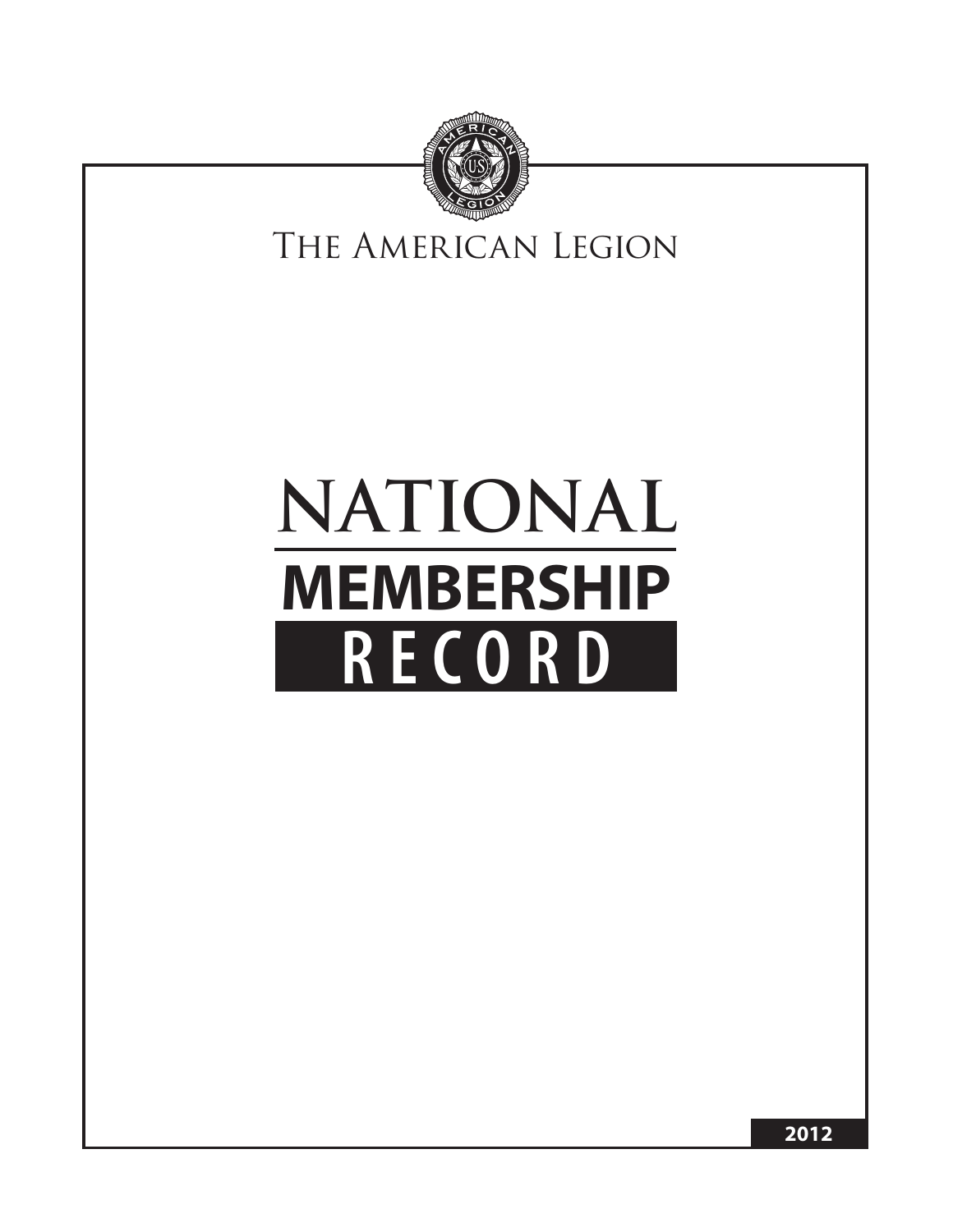#### The American Legion – **NATIONAL MEMBERSHIP RECORD 1920-1929**

| <b>Department</b>     | 1920                     | 1921    | 1922                 | 1923                     | 1924    | 1925    | 1926           | 1927    | 1928    | 1929    |
|-----------------------|--------------------------|---------|----------------------|--------------------------|---------|---------|----------------|---------|---------|---------|
| Alabama               | 4,474                    | 3,246   | 3,612                | 2,864                    | 2,777   | 2,877   | 4,621          | 6,089   | 7,047   | 7,914   |
| Alaska                | 699                      | 670     | 647                  | 525                      | 503     | 527     | 609            | 553     | 676     | 659     |
| Arizona               | 3,223                    | 2,733   | 2,230                | 2,875                    | 2,635   | 2,168   | 3,747          | 3,935   | 4,405   | 4,326   |
| Arkansas              | 6,653                    | 4,485   | 6,778                | 6,976                    | 6,548   | 5,634   | 6,603          | 7,493   | 8,140   | 6,251   |
| California            | 48,422                   | 35,524  | 29,661               | 29,396                   | 27,643  | 26,689  | 30,825         | 34,428  | 41,604  | 50,114  |
| Canada                | $\overline{\phantom{a}}$ | 46      | 43                   | 41                       | 24      | 83      | 66             | 211     | 293     | 228     |
| Colorado              | 6,937                    | 7,510   | 6,498                | 4,643                    | 4,711   | 4,778   | 7,378          | 4,253   | 6,322   | 6,205   |
| Connecticut           | 9,166                    | 7,174   | 6,551                | 5,713                    | 8,211   | 7,538   | 8,745          | 9,865   | 10,714  | 11,254  |
| Delaware              | 1,254                    | 767     | 541                  | 493                      | 402     | 534     | 1,144          | 993     | 1,116   | 1,022   |
| Dist. of Col.         | 5,954                    | 4,648   | 4,822                | 3,570                    | 2,667   | 2,484   | 2,711          | 2,610   | 2,795   | 4,219   |
| Florida               | 5,261                    | 4,871   | 6,014                | 5,253                    | 8,165   | 9,640   | 12,946         | 13,878  | 10,913  | 8,906   |
| France                | $\Box$                   | 1,741   | 1,000                | 384                      | 500     | 931     | 1,183          | 979     | 869     | 706     |
| Georgia               | 5,171                    | 2,914   | 4,785                | 9,412                    | 7,194   | 5,744   | 7,863          | 8,613   | 8,252   | 7,201   |
| Hawaii                | 1,047                    | 1,111   | 932                  | 837                      | 885     | 670     | 976            | 1,197   | 1,117   | 2,088   |
| Idaho                 | 5,062                    | 3,426   | 2,995                | 3,542                    | 3,155   | 2,748   | 4,816          | 4,060   | 4,460   | 4,302   |
| Illinois              | 62,221                   | 59,089  | 54,257               | 49,538                   | 46,538  | 47,455  | 57,762         | 70,130  | 67,886  | 72,529  |
| Indiana               | 27,897                   | 27,156  | 25,385               | 19,953                   | 15,366  | 14,026  | 18,305         | 25,505  | 22,370  | 29,536  |
| lowa                  | 39,025                   | 42,471  | 44,172               | 41,426                   | 36,171  | 34,504  | 33,160         | 32,299  | 33,428  | 32,304  |
| Italy                 |                          |         | $\sim 100$ m $^{-1}$ | $\overline{\phantom{a}}$ |         |         | 1,397          | 2,253   | 625     | 372     |
| Kansas                | 23,537                   | 24,611  | 21,343               | 19,531                   | 15,268  | 15,919  | 19,688         | 17,924  | 19,009  | 19,028  |
| Kentucky              | 14,328                   | 10,925  | 10,264               | 8,403                    | 6,571   | 5,997   | 5,600          | 7,338   | 8,166   | 10,339  |
| Louisiana             | 4,256                    | 7,264   | 9,669                | 4,529                    | 3,511   | 3,792   | 5,703          | 6,649   | 8,053   | 8,510   |
| Maine                 | 8,321                    | 8,265   | 7,163                | 6,818                    | 6,315   | 5,481   | 7,155          | 6,312   | 5,920   | 5,977   |
| Maryland              | 6,249                    | 4,744   | 4,194                | 2,774                    | 2,705   | 2,288   | 2,554          | 2,560   | 2,964   | 3,250   |
| Massachusetts         | 54,842                   | 43,861  | 34,361               | 30,572                   | 34,122  | 29,599  | 31,998         | 28,875  | 30,058  | 31,145  |
| Mexico                | $\overline{\phantom{a}}$ | 337     | 288                  | 428                      | 532     | 535     | 409            | 316     | 346     | 238     |
| Michigan              | 33,167                   | 27,475  | 23,181               | 17,793                   | 19,593  | 18,274  | 16,314         | 17,695  | 18,095  | 19,086  |
| Minnesota             | 29,856                   | 29,695  | 27,741               | 24,372                   | 27,262  | 26,894  | 27,537         | 27,802  | 26,726  | 24,531  |
| Mississippi           | 4,064                    | 4,817   | 5,793                | 4,194                    | 3,368   | 3,252   | 4,194          | 4,170   | 5,630   | 6,448   |
| Missouri              | 18,132                   | 23,320  | 29,686               | 16,746                   | 12,503  | 10,395  | 11,153         | 11,387  | 13,200  | 13,319  |
| Montana               | 6,942                    | 7,004   | 5,743                | 4,530                    | 3,559   | 3,600   | 5,200          | 5,332   | 4,769   | 5,153   |
| Nebraska              | 19,568                   | 19,365  | 18,470               | 16,397                   | 17,152  | 22,200  | 18,717         | 16,272  | 16,887  | 17,649  |
| Nevada                | 1,518                    | 1,262   | 855                  | 527                      | 724     | 794     | 926            | 973     | 1,077   | 1,042   |
| New Hampshire         | 7,070                    | 6,059   | 5,039                | 4,751                    | 4,610   | 4,616   | 4,745          | 4,873   | 5,199   | 4,799   |
| New Jersey            | 23,689                   | 21,796  | 16,915               | 13,087                   | 13,624  | 12,487  | 13,358         | 15,851  | 17,222  | 21,196  |
| New Mexico            | 2,557                    | 2,137   | 2,777                | 1,881                    | 2,217   | 1,855   | 2,548          | 2,647   | 2,511   | 2,383   |
| <b>New York</b>       | 69,701                   | 75,009  | 62,305               | 58,573                   | 69,147  | 60,440  | 60,960         | 63,262  | 67,090  | 73,560  |
| North Carolina        | 6,297                    | 7,308   | 9,540                | 7,639                    | 8,591   | 7,692   | 9,822          | 10,227  | 11,013  | 12,091  |
| North Dakota          | 11,659                   | 9,667   | 9,633                | 7,732                    | 7,831   | 7,524   | 8,103          | 7,713   | 8,007   | 8,267   |
| Ohio                  | 49,051                   | 44,470  | 45,226               | 39,790                   | 29,958  | 29,674  | 34,656         | 34,396  | 34,673  | 35,801  |
| Oklahoma              | 16,242                   | 16,701  | 19,066               | 15,176                   | 15,875  | 14,148  | 18,698         | 19,781  | 20,711  | 21,009  |
| <b>Oregon</b>         | 15,878                   | 9,981   | 9,188                | 6,815                    | 8,544   | 8,949   | 10,132         | 10,206  | 11,956  | 12,225  |
| Panama                |                          | 637     | 496                  | 263                      | 316     | 325     | 548            | 461     | 343     | 483     |
| Pennsylvania          | 59,114                   | 61,534  | 58,113               | 46,821                   | 51,120  | 51,101  | 54,161         | 58,346  | 59,884  | 64,219  |
| Philippines           |                          | 205     | 151                  | 257                      | 271     | 123     | 275            | 184     | 201     | 100     |
| Puerto Rico           | ÷,                       | 25      | 212                  | 128                      |         | 23      | $\blacksquare$ | 197     | 143     | 405     |
| <b>Rhode Island</b>   | 5,900                    | 3,548   | 3,484                | 3,122                    | 3,328   | 2,827   | 2,928          | 2,378   | 2,667   | 2,794   |
| South Carolina        | 4,235                    | 4,345   | 3,974                | 4,183                    | 4,448   | 4,117   | 4,965          | 4,649   | 5,323   | 6,666   |
| South Dakota          | 12,361                   | 14,237  | 11,947               | 11,688                   | 12,021  | 12,166  | 12,536         | 10,100  | 10,609  | 9,487   |
| Tennessee             | 5,573                    | 8,225   | 8,272                | 8,148                    | 8,859   | 7,348   | 9,208          | 10,716  | 10,237  | 10,861  |
| <b>Texas</b>          | 24,498                   | 20,049  | 17,034               | 13,439                   | 11,372  | 10,540  | 16,259         | 18,152  | 29,998  | 23,294  |
| Utah                  | 3,523                    | 1,863   | 2,212                | 2,532                    | 1,878   | 2,055   | 2,469          | 2,094   | 2,945   | 3,005   |
| Vermont               | 4,747                    | 5,365   | 4,466                | 3,707                    | 3,723   | 2,937   | 3,122          | 3,367   | 3,868   | 3,976   |
| Virginia              | 8,032                    | 7,260   | 7,010                | 5,933                    | 6,823   | 5,912   | 6,064          | 6,198   | 5,801   | 7,140   |
| Washington            | 18,138                   | 14,323  | 11,652               | 11,676                   | 11,521  | 9,553   | 11,945         | 12,783  | 14,116  | 14,717  |
| West Virginia         | 9,799                    | 8,977   | 7,177                | 6,374                    | 5,836   | 5,895   | 8,976          | 8,099   | 7,891   | 7,233   |
| Wisconsin             | 24,494                   | 26,051  | 25,581               | 22,191                   | 26,293  | 25,790  | 26,031         | 26,677  | 29,587  | 27,953  |
| Wyoming               | 3,212                    | 2,584   | 2,799                | 2,276                    | 2,401   | 2,756   | 3,861          | 3,104   | 3,599   | 4,128   |
| <b>Outlying Posts</b> |                          | 916     | 1,260                | 600                      | 614     | 554     | 397            | 442     | 526     | 576     |
| <b>Total</b>          | 843,016                  | 795,799 | 745,203              | 643,837                  | 638,501 | 609,407 | 688,412        | 719,852 | 760,052 | 794,219 |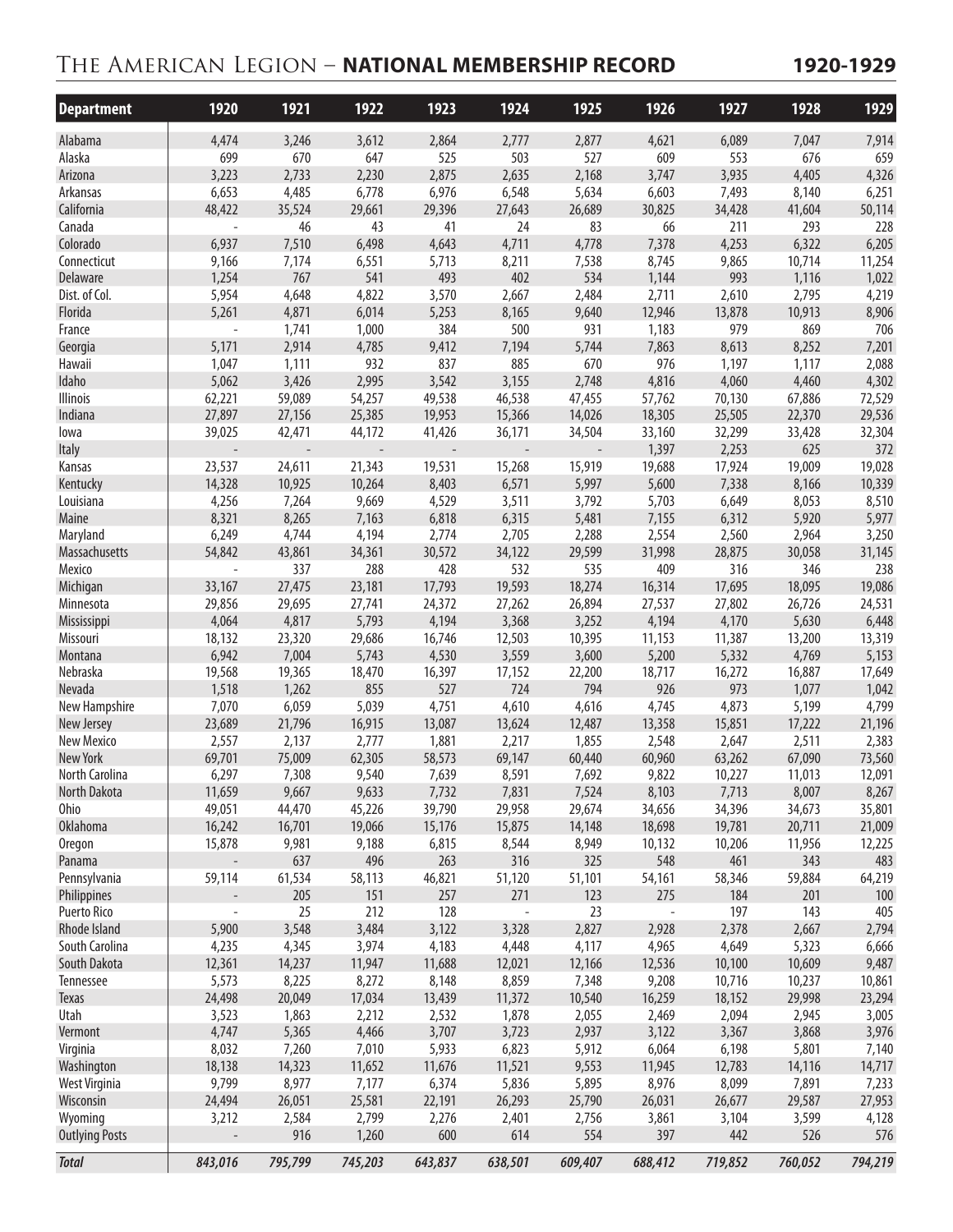#### The American Legion – **NATIONAL MEMBERSHIP RECORD 1930-1939**

| <b>Department</b>                 | 1930            | 1931             | 1932             | 1933            | 1934             | 1935             | 1936             | 1937             | 1938             | 1939             |
|-----------------------------------|-----------------|------------------|------------------|-----------------|------------------|------------------|------------------|------------------|------------------|------------------|
| Alabama                           | 8,512           | 13,780           | 10,809           | 9,914           | 10,112           | 8,471            | 10,595           | 10,270           | 8,803            | 10,315           |
| Alaska                            | 895             | 1,024            | 872              | 777             | 873              | 851              | 1,041            | 917              | 946              | 911              |
| Arizona                           | 5,947           | 6,493            | 5,535            | 4,009           | 5,223            | 4,826            | 5,493            | 4,808            | 5,301            | 5,165            |
| Arkansas                          | 10,853          | 13,056           | 11,656           | 9,212           | 10,403           | 10,094           | 9,657            | 10,562           | 10,608           | 12,798           |
| California                        | 55,541          | 64,150           | 60,769           | 52,755          | 53,281           | 52,490           | 60,031           | 61,244           | 65,583           | 65,842           |
| Canada                            | 181             | 179              | 189              | 167             | 144              | 136              | 313              | 281              | 237              | 234              |
| Colorado                          | 7,733           | 9,237            | 7,556            | 5,650           | 7,910            | 8,321            | 9,320            | 9,283            | 9,434            | 9,819            |
| Connecticut                       | 12,450<br>1,055 | 14,247           | 12,326<br>1,193  | 10,480<br>1,045 | 10,335<br>1,089  | 9,943<br>1,223   | 11,294<br>1,654  | 12,050<br>1,514  | 11,570<br>1,439  | 11,616<br>1,481  |
| Delaware<br>Dist. of Col.         | 4,210           | 1,330<br>4,681   | 4,845            | 4,040           | 4,632            | 5,540            | 6,596            | 6,905            | 7,510            | 7,695            |
| Florida                           | 9,746           | 12,199           | 10,169           | 7,496           | 9,110            | 10,149           | 10,620           | 10,874           | 12,104           | 12,476           |
| France                            | 662             | 851              | 1,065            | 805             | 596              | 544              | 636              | 552              | 720              | 735              |
| Georgia                           | 7,594           | 10,925           | 9,033            | 7,400           | 7,466            | 9,539            | 10,994           | 11,498           | 11,595           | 14,331           |
| Hawaii                            | 1,534           | 1,782            | 2,226            | 1,457           | 1,428            | 1,487            | 1,752            | 2,265            | 2,632            | 2,847            |
| Idaho                             | 5,031           | 5,226            | 4,207            | 3,282           | 3,875            | 4,202            | 5,100            | 5,737            | 5,526            | 4,979            |
| Illinois                          | 76,866          | 85,036           | 72,336           | 60,925          | 68,563           | 70,600           | 79,548           | 80,127           | 79,976           | 84,959           |
| Indiana                           | 30,519          | 38,292           | 32,810           | 26,657          | 27,935           | 28,378           | 33,071           | 35,461           | 34,173           | 34,983           |
| lowa                              | 33,681          | 36,688           | 30,198           | 24,810          | 28,785           | 31,139           | 34,833           | 35,238           | 34,514           | 35,431           |
| <b>Italy</b>                      | 360             | 683              | 753              | 737             | 1,064            | 864              | 1,617            | 1,940            | 2,027            | 1,773            |
| Kansas                            | 22,014          | 24,749           | 21,470           | 15,221          | 16,810           | 17,371           | 18,405           | 17,969           | 16,899           | 17,629           |
| Kentucky<br>Louisiana             | 11,764<br>9,613 | 15,979<br>13,021 | 13,934<br>10,787 | 13,662<br>9,167 | 14,058<br>10,035 | 13,581<br>10,448 | 15,415<br>11,029 | 16,119<br>12,032 | 13,622<br>13,273 | 14,639<br>13,043 |
| Maine                             | 6,882           | 8,075            | 6,757            | 6,043           | 6,934            | 7,109            | 7,598            | 8,559            | 8,448            | 8,972            |
| Maryland                          | 4,577           | 6,004            | 6,111            | 4,968           | 5,857            | 5,552            | 7,779            | 7,914            | 8,483            | 8,807            |
| Massachusetts                     | 46,249          | 50,003           | 43,733           | 36,030          | 35,778           | 35,187           | 41,018           | 41,936           | 42,384           | 44,545           |
| Mexico                            | 253             | 137              | 102              | 76              | 99               | 37               | 87               | 105              | 146              | 178              |
| Michigan                          | 20,130          | 28,906           | 28,490           | 19,665          | 25,658           | 27,490           | 30,132           | 31,575           | 30,574           | 32,787           |
| Minnesota                         | 26,311          | 28,597           | 25,908           | 19,799          | 23,417           | 24,953           | 26,177           | 27,913           | 26,892           | 28,328           |
| Mississippi                       | 7,164           | 11,985           | 8,806            | 9,124           | 7,488            | 9,408            | 8,210            | 10,949           | 12,976           | 16,912           |
| Missouri                          | 17,192          | 23,983           | 19,537           | 16,422          | 18,265           | 21,565           | 26,435           | 24,971           | 25,121           | 29,623           |
| Montana                           | 5,988           | 6,211            | 5,430            | 4,211           | 5,176            | 5,612            | 6,408            | 6,014            | 6,102            | 6,798            |
| Nebraska                          | 19,253          | 21,232           | 16,675           | 13,274          | 15,308           | 15,871           | 17,320           | 17,473           | 16,218           | 17,155           |
| Nevada                            | 1,303           | 1,591            | 2,123<br>5,476   | 1,330<br>5,217  | 2,301            | 1,905            | 1,964            | 1,789            | 1,850            | 1,922            |
| New Hampshire<br>New Jersey       | 5,537<br>21,262 | 6,007<br>24,220  | 22,969           | 18,743          | 4,790<br>19,146  | 4,901<br>19,361  | 5,572<br>23,525  | 5,327<br>24,359  | 6,083<br>24,511  | 5,931<br>25,507  |
| New Mexico                        | 3,943           | 4,901            | 4,942            | 3,349           | 2,335            | 2,166            | 2,452            | 2,717            | 2,991            | 3,162            |
| New York                          | 77,360          | 85,147           | 84,963           | 72,342          | 73,000           | 73,571           | 85,702           | 90,239           | 91,989           | 94,922           |
| North Carolina                    | 15,513          | 18,949           | 15,257           | 11,275          | 11,721           | 13,485           | 13,797           | 14,722           | 14,232           | 15,294           |
| North Dakota                      | 8,467           | 10,299           | 8,181            | 6,746           | 6,947            | 9,069            | 8,611            | 7,925            | 7,062            | 7,557            |
| Ohio                              | 37,889          | 50,580           | 44,562           | 38,653          | 41,939           | 42,017           | 49,425           | 49,058           | 46,715           | 48,642           |
| Oklahoma                          | 24,965          | 29,106           | 23,508           | 20,435          | 25,126           | 21,628           | 24,233           | 21,476           | 23,585           | 27,127           |
| <b>Oregon</b>                     | 12,034          | 12,172           | 11,906           | 7,364           | 8,904            | 9,771            | 12,228           | 11,586           | 11,238           | 11,768           |
| Panama                            | 550             | 531              | 587              | 441             | 368              | 351              | 396              | 383              | 403              | 390              |
| Pennsylvania                      | 63,865          | 74,104           | 64,770           | 56,930          | 67,366           | 61,764           | 71,415           | 69,861           | 69,732           | 74,043           |
| Philippines<br><b>Puerto Rico</b> | 119<br>716      | 119<br>1,500     | 129<br>1,044     | 56<br>1,330     | 100<br>1,313     | 397<br>193       | 261<br>1,078     | 222<br>1,339     | 203<br>1,957     | 268<br>2,075     |
| Rhode Island                      | 3,409           | 4,264            | 4,512            | 3,983           | 4,198            | 3,980            | 4,534            | 4,552            | 4,534            | 4,669            |
| South Carolina                    | 7,349           | 9,816            | 10,095           | 8,155           | 7,318            | 7,196            | 8,343            | 7,454            | 7,144            | 7,875            |
| South Dakota                      | 11,564          | 12,293           | 8,900            | 8,209           | 8,869            | 8,901            | 10,273           | 9,208            | 9,022            | 10,355           |
| <b>Tennessee</b>                  | 16,981          | 25,164           | 18,271           | 19,135          | 16,184           | 16,193           | 16,884           | 20,326           | 16,424           | 18,044           |
| <b>Texas</b>                      | 24,542          | 37,709           | 31,091           | 21,787          | 23,920           | 21,682           | 23,850           | 20,983           | 24,132           | 26,838           |
| Utah                              | 3,123           | 3,546            | 2,609            | 2,387           | 3,208            | 3,138            | 3,745            | 3,486            | 3,365            | 3,483            |
| Vermont                           | 4,593           | 4,942            | 4,379            | 3,483           | 3,080            | 3,009            | 3,886            | 4,504            | 3,602            | 3,452            |
| Virginia                          | 8,414           | 11,357           | 10,062           | 7,860           | 8,667            | 8,777            | 10,886           | 11,609           | 11,405           | 11,210           |
| Washington                        | 16,319          | 17,281           | 16,203           | 12,437          | 13,527           | 14,597           | 16,089           | 16,516           | 16,667           | 18,712           |
| West Virginia                     | 10,326          | 12,493           | 12,572           | 10,000          | 9,122            | 10,510           | 11,874           | 11,897           | 11,239           | 12,317           |
| Wisconsin                         | 31,614          | 31,563           | 31,761           | 25,282          | 26,442           | 27,129           | 29,984           | 32,480           | 33,871           | 34,359           |
| Wyoming<br><b>Outlying Posts</b>  | 4,549<br>688    | 4,839<br>675     | 3,525<br>689     | 2,658<br>684    | 3,427<br>656     | 3,107<br>806     | 3,472<br>1,616   | 3,240<br>1,528   | 3,424<br>1,421   | 3,857<br>1,404   |
|                                   |                 |                  |                  |                 |                  |                  |                  |                  |                  |                  |
| <b>Total</b>                      | 887,754         | 1,053,909        | 931,373          | 769,551         | 831,681          | 842,855          | 956,273          | 973,841          | 974,637          | 1,032,989        |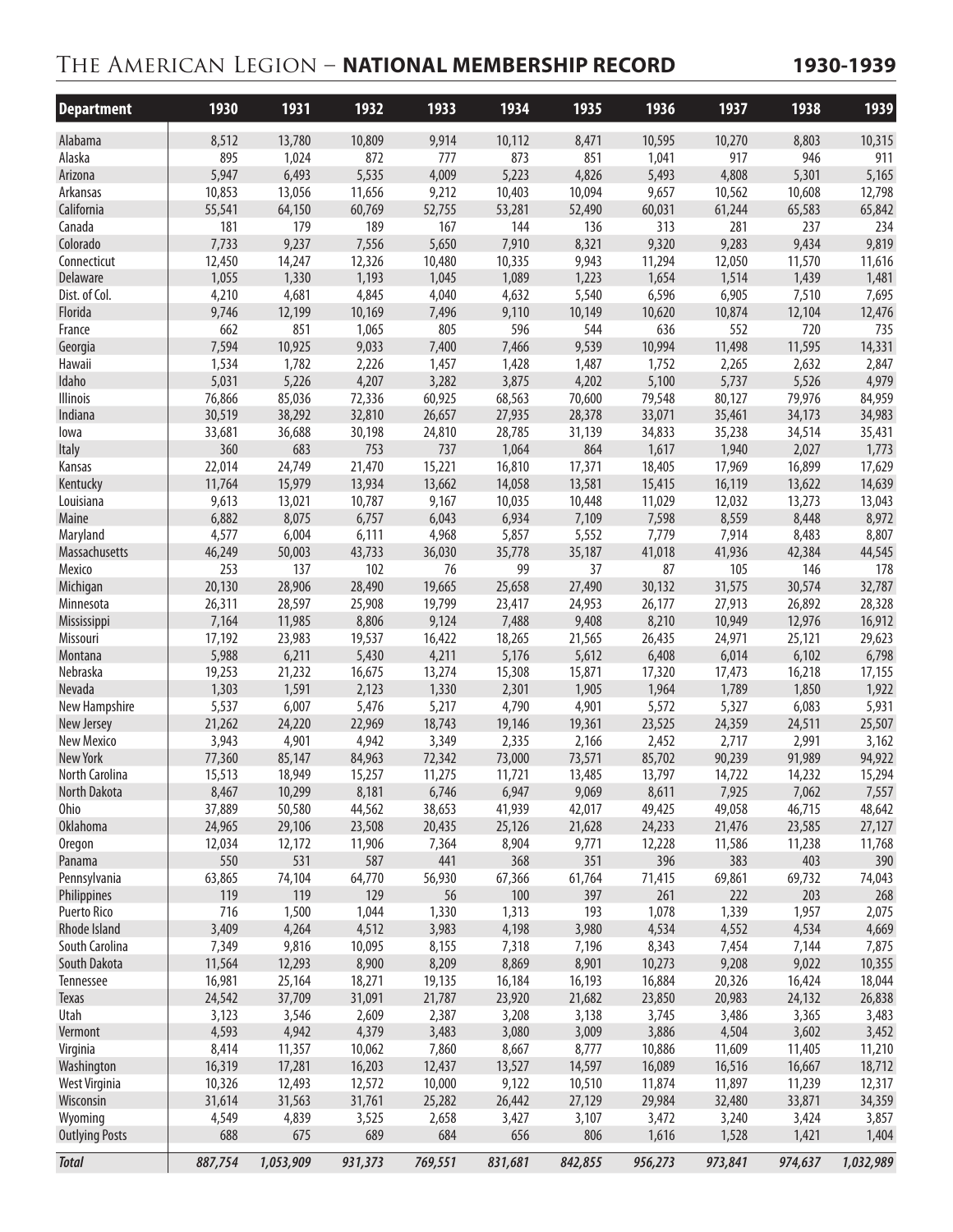#### The American Legion – **NATIONAL MEMBERSHIP RECORD 1940-1949**

| <b>Department</b>     | 1940           | 1941           | 1942           | 1943           | 1944           | 1945           | 1946            | 1947            | 1948            | 1949            |
|-----------------------|----------------|----------------|----------------|----------------|----------------|----------------|-----------------|-----------------|-----------------|-----------------|
| Alabama               | 10,551         | 12,506         | 13,175         | 14,544         | 21,075         | 27,553         | 53,723          | 47,264          | 41,937          | 43,300          |
| Alaska                | 1,009          | 1,238          | 1,270          | 1,485          | 1,526          | 1,835          | 2,719           | 3,151           | 3,530           | 3,470           |
| Arizona               | 5,442          | 5,415          | 5,616          | 5,772          | 7,208          | 8,684          | 15,347          | 16,234          | 16,208          | 15,899          |
| Arkansas              | 12,662         | 14,112         | 14,731         | 14,654         | 18,336         | 21,947         | 44,008          | 41,386          | 41,694          | 38,743          |
| California            | 67,925         | 69,513         | 71,204         | 73,001         | 89,928         | 103,169        | 168,936         | 169,620         | 159,923         | 152,664         |
| Canada                | 258            | 235            | 784            | 645            | 1,177          | 458            | 680             | 544             | 650             | 529             |
| Colorado              | 10,628         | 10,743         | 10,842         | 11,253         | 13,235         | 15,594         | 28,378          | 29,174          | 29,688          | 29,150          |
| Connecticut           | 12,208         | 12,895         | 13,757         | 13,850         | 16,385         | 18,945         | 33,309          | 34,010          | 33,359          | 32,582          |
| <b>Delaware</b>       | 1,513          | 1,594          | 1,565          | 1,706          | 2,341          | 2,721          | 5,676           | 5,176           | 4,877           | 4,127           |
| Dist. of Col.         | 7,712          | 8,212          | 8,352          | 9,164          | 11,918         | 13,716         | 21,893          | 21,226          | 19,208          | 18,081          |
| Florida               | 13,601         | 14,114         | 14,716         | 15,691         | 20,432         | 25,276         | 49,327          | 48,580          | 45,393          | 42,560          |
| France                | 700            | 193            | 188            | 184            | 214            | 363            | 4,519           | 1,871           | 2,359           | 1,494           |
| Georgia               | 17,903         | 16,607         | 16,168         | 16,557         | 22,313         | 28,147         | 56,022          | 54,563          | 49,800          | 51,760          |
| Hawaii                | 2,578          | 2,656          | 2,592          | 3,155          | 3,968          | 4,411          | 7,174           | 4,773           | 4,643           | 4,576           |
| Idaho                 | 5,828          | 6,037          | 5,601          | 5,315          | 6,584          | 7,561          | 16,931          | 17,530          | 13,147          | 10,500          |
| Illinois              | 89,742         | 92,437         | 94,176         | 96,483         | 110,985        | 125,933        | 223,782         | 225,610         | 226,176         | 225,386         |
| Indiana               | 37,855         | 37,449         | 39,473         | 41,256         | 49,189         | 56,121         | 120,749         | 125,941         | 123,413         | 120,709         |
| lowa                  | 36,002         | 36,595         | 38,012         | 38,812         | 46,443         | 51,381         | 110,930         | 117,188         | 109,717         | 110,424         |
| Italy                 | 1,955          | 1,362          | $\overline{2}$ | $\mathbf{1}$   | $\overline{1}$ | $\mathbf{1}$   | 174             | 452             | 1,134           | 1,460           |
| Kansas                | 18,154         | 18,853         | 19,493         | 20,117         | 24,371         | 28,274         | 63,351          | 64,150          | 62,686          | 62,670          |
| Kentucky              | 14,939         | 15,025         | 15,933         | 15,708         | 21,481         | 26,895         | 58,558          | 51,941          | 44,667          | 45,495          |
| Louisiana             | 13,903         | 14,485         | 14,994         | 15,965         | 19,366         | 23,236         | 45,625          | 45,644          | 42,375          | 44,823          |
| Maine                 | 9,250          | 9,333          | 9,366          | 9,139          | 11,011         | 13,038         | 26,562          | 23,917          | 21,525          | 21,378          |
| Maryland              | 10,059         | 10,619         | 11,293         | 11,932         | 15,242         | 19,263         | 38,737          | 36,723          | 33,729          | 32,539          |
| Massachusetts         | 48,619         | 50,068         | 49,620         | 50,938         | 58,845         | 66,331         | 110,826         | 111,935         | 104,336         | 99,732          |
| Mexico                | 164            | 171            | 209            | 217            | 210            | 193            | 281             | 325             | 340             | 369             |
| Michigan              | 36,769         | 37,661         | 38,294         | 38,812         | 47,563         | 53,873         | 96,823          | 93,066          | 83,949          | 79,298          |
| Minnesota             | 30,027         | 30,398         | 31,257         | 31,938         | 37,711         | 42,016         | 80,328          | 91,124          | 83,771          | 79,256          |
| Mississippi           | 12,587         | 11,954         | 12,156         | 12,524         | 15,120         | 19,267         | 40,754          | 32,975          | 29,565          | 30,184          |
| Missouri              | 31,058         | 30,168         | 32,635         | 34,086         | 42,449         | 48,540         | 90,215          | 82,601          | 78,150          | 75,229          |
| Montana               | 7,067          | 7,581          | 7,699          | 7,469          | 8,938          | 9,925          | 18,272          | 19,508          | 20,095          | 18,647          |
| Nebraska              | 18,422         | 18,582         | 19,660         | 21,793         | 26,084         | 31,251         | 79,683          | 75,194          | 68,773          | 64,844          |
| Nevada                | 1,977          | 2,118          | 2,406          | 2,349          | 2,785          | 2,837          | 5,520           | 5,169           | 4,857           | 4,674           |
| New Hampshire         | 6,054          | 6,450          | 6,581          | 6,531          | 8,034          | 9,289          | 21,437          | 21,389          | 20,474          | 18,471          |
| New Jersey            | 26,828         | 28,629         | 29,489         | 30,986         | 38,193         | 45,254         | 89,093          | 82,792          | 74,602          | 73,036          |
| New Mexico            | 3,500          | 3,386          | 3,466          | 3,658          | 5,101          | 6,079          | 10,957          | 11,068          | 13,418          | 13,601          |
| New York              | 97,350         | 98,487         | 100,466        | 103,482        | 122,925        | 143,488        | 269,712         | 264,638         | 256,339         | 243,411         |
| North Carolina        | 14,996         | 17,353         | 19,010         | 20,550         | 24,719         | 31,141         | 66,705          | 67,853          | 56,845          | 56,660          |
| North Dakota          | 7,644          | 8,131          | 7,737          | 7,382          | 8,893          | 10,133         | 24,264          | 25,379          | 24,098          | 23,645          |
| Ohio                  | 50,489         | 51,316         | 52,940         | 55,008         | 65,129         | 72,949         | 149,227         | 152,637         | 144,358         | 141,252         |
| <b>Oklahoma</b>       | 27,374         | 26,971         | 27,233         | 27,039         | 33,373         | 38,237         | 72,431          | 64,178          | 58,811          | 54,419          |
| <b>Oregon</b>         | 12,178         | 12,911         | 13,572         | 13,647         | 16,467         | 18,626         | 31,803          | 32,942          | 33,624          | 32,151          |
| Panama                | 423            | 441            | 504            | 537            | 546            | 541            | 1,039           | 1,090           | 1,056           | 995             |
| Pennsylvania          | 77,021         | 81,590         | 83,055         | 87,780         | 104,024        | 123,893        | 304,956         | 301,458         | 283,957         | 275,157         |
| Philippines           | 357            | 318            | 101            | 6              | 8              | $\overline{7}$ | 8               | 801             | 1,091           | 744             |
| Puerto Rico           | 2,540          | 2,629          | 3,319          | 3,868          | 5,031          | 6,833          | 13,128          | 8,554           | 8,585           | 9,193           |
| <b>Rhode Island</b>   | 4,936          | 5,162          | 5,248          | 5,255          | 6,081          | 7,331          | 13,925          | 13,135          | 12,627          | 12,024          |
| South Carolina        | 7,915          | 8,190          | 7,830          | 8,135          | 10,226         | 13,074         | 27,402          | 27,714          | 27,070          | 27,118          |
| South Dakota          | 9,603          | 9,698          | 9,663          | 9,993          | 11,634         | 12,788         | 27,421          | 29,367          | 29,165          | 30,001          |
| Tennessee             | 18,532         | 18,927         | 19,208         | 18,923         | 25,275         | 31,764         | 69,062          | 71,622          | 65,385          | 63,305          |
| <b>Texas</b>          | 29,845         | 31,639         | 32,316         | 34,237         | 46,269         | 57,908         | 131,541         | 117,299         | 103,457         | 100,043         |
| Utah                  | 3,747<br>3,759 | 4,000<br>3,918 | 4,124<br>3,851 | 4,024<br>3,826 | 5,193<br>4,655 | 6,338<br>5,092 | 9,300<br>12,921 | 9,738<br>14,921 | 8,539<br>14,499 | 7,887<br>14,671 |
| Vermont               |                |                |                |                |                |                |                 |                 |                 |                 |
| Virginia              | 11,271         | 11,807         | 12,189         | 12,989         | 17,620         | 23,307         | 55,387          | 44,225          | 41,403          | 35,958          |
| Washington            | 18,868         | 18,947         | 20,410         | 20,733         | 24,943         | 28,292         | 52,427          | 57,223          | 56,762          | 53,275          |
| West Virginia         | 13,235         | 13,665         | 14,124         | 13,851         | 17,554         | 21,349         | 51,853          | 48,726          | 44,357          | 43,753          |
| Wisconsin             | 35,545         | 36,877         | 38,280         | 39,150         | 44,592         | 49,075         | 89,689          | 92,347          | 88,005          | 84,264          |
| Wyoming               | 3,747          | 3,810<br>894   | 3,765<br>428   | 3,974          | 4,602<br>402   | 5,157          | 9,253           | 10,201          | 10,670          | 10,805          |
| <b>Outlying Posts</b> | 1,295          |                |                | 420            |                | 1,042          | 2,198           | 2,198           | 2,173           | 2,564           |
| <b>Total</b>          | 1,078,119      | 1,107,075      | 1,136,148      | 1,172,499      | 1,425,923      | 1,667,742      | 3,326,556       | 3,272,060       | 3,087,044       | 2,994,955       |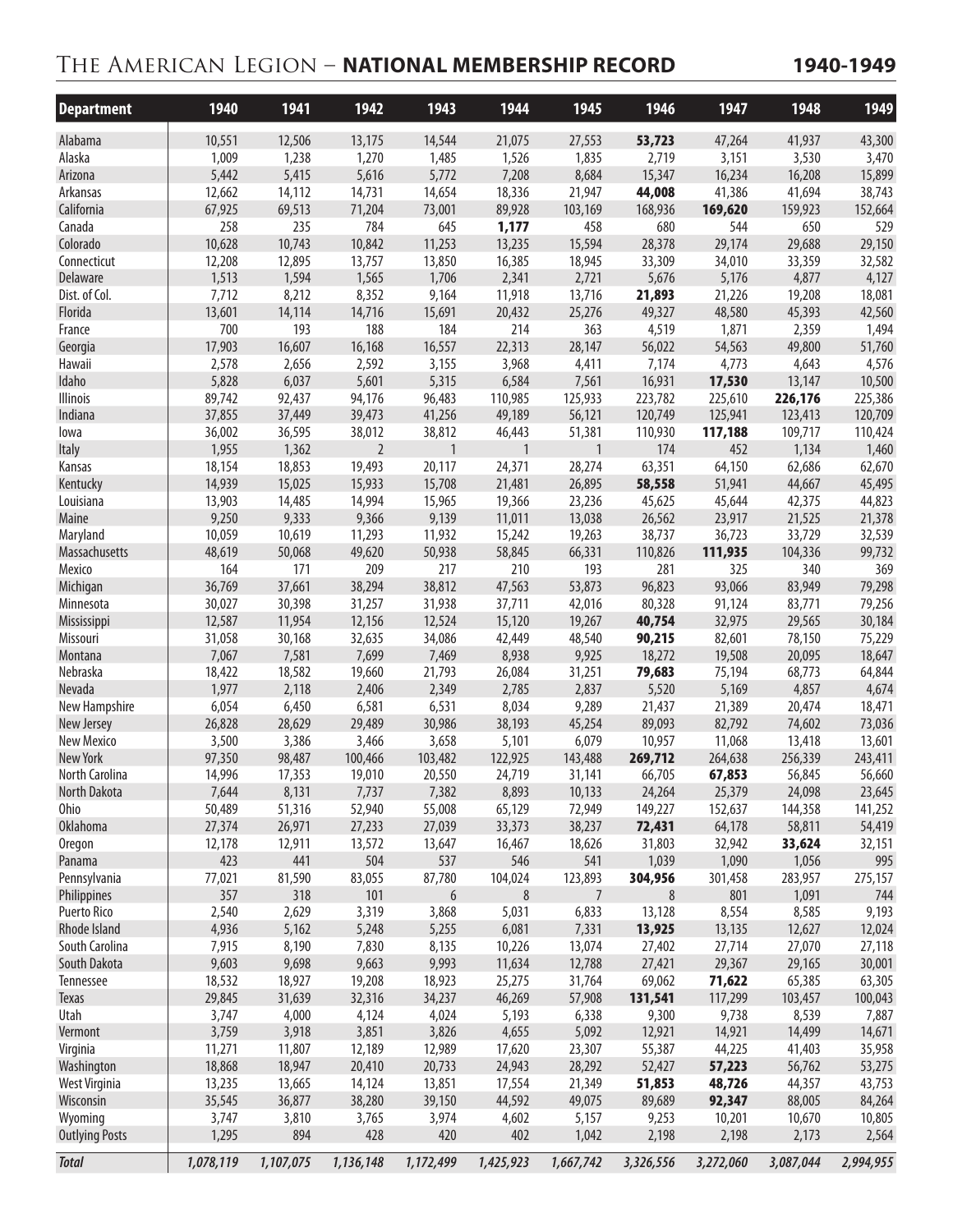#### The American Legion – **NATIONAL MEMBERSHIP RECORD 1950-1959**

| <b>Department</b>                  | 1950               | 1951               | 1952               | 1953               | 1954               | 1955               | 1956               | 1957               | 1958               | 1959               |
|------------------------------------|--------------------|--------------------|--------------------|--------------------|--------------------|--------------------|--------------------|--------------------|--------------------|--------------------|
| Alabama                            | 44,802             | 36,810             | 35,949             | 38,246             | 36,025             | 36,294             | 37,778             | 36,948             | 35,269             | 36,026             |
| Alaska                             | 3,421              | 2,537              | 2,205              | 2,290              | 2,239              | 2,281              | 2,128              | 2,420              | 2,709              | 2,595              |
| Arizona                            | 16,268             | 16,358             | 16,696             | 16,783             | 16,559             | 15,827             | 15,902             | 14,971             | 15,243             | 15,234             |
| Arkansas                           | 36,166             | 30,740             | 31,380             | 31,723             | 30,657             | 31,067             | 28,934             | 29,227             | 26,022             | 26,541             |
| California                         | 150,126            | 141,277            | 140,735            | 143,690            | 142,966            | 142,122            | 142,640            | 140,102            | 138,893            | 140,572            |
| Canada                             | 487                | 438                | 496                | 768                | 578                | 713                | 471                | 418                | 362                | 329                |
| Colorado<br>Connecticut            | 31,153<br>31,291   | 30,681<br>29,383   | 31,222<br>29,551   | 30,563<br>31,038   | 29,379<br>31,608   | 29,668<br>31,764   | 28,055<br>31,000   | 26,180<br>31,405   | 24,637<br>30,263   | 25,367<br>30,058   |
| Delaware                           | 4,226              | 3,847              | 3,943              | 4,148              | 4,713              | 3,986              | 4,271              | 4,258              | 4,384              | 4,135              |
| Dist. of Col.                      | 17,475             | 16,317             | 16,112             | 15,789             | 16,594             | 15,627             | 14,095             | 13,678             | 13,182             | 12,729             |
| Florida                            | 41,700             | 38,368             | 40,545             | 41,697             | 41,702             | 41,989             | 42,514             | 43,469             | 43,369             | 45,328             |
| France                             | 1,565              | 1,451              | 1,753              | 2,557              | 2,177              | 1,708              | 1,374              | 2,163              | 1,642              | 1,746              |
| Georgia                            | 50,281             | 48,256             | 53,190             | 57,626             | 58,264             | 54,567             | 54,165             | 54,681             | 51,510             | 53,813             |
| Hawaii                             | 4,229              | 3,904              | 3,508              | 3,656              | 4,623              | 4,604              | 4,679              | 4,280              | 3,597              | 3,393              |
| Idaho                              | 10,414             | 9,127              | 8,857              | 9,075              | 8,842              | 9,430              | 9,917              | 10,246             | 10,191             | 9,743              |
| Illinois<br>Indiana                | 216,840<br>117,690 | 207,618<br>113,985 | 208,930<br>108,998 | 215,906<br>109,962 | 218,276<br>111,798 | 220,577<br>110,503 | 220,727<br>112,010 | 220,625<br>111,193 | 216,100<br>108,519 | 212,250<br>108,395 |
| lowa                               | 106,779            | 99,352             | 96,802             | 97,633             | 98,199             | 100,181            | 100,345            | 98,990             | 96,569             | 96,237             |
| Italy                              | 2,372              | 2,255              | 2,604              | 2,890              | 3,084              | 3,128              | 3,548              | 3,604              | 3,702              | 3,755              |
| Kansas                             | 65,130             | 65,160             | 63,965             | 60,712             | 58,622             | 59,108             | 57,443             | 56,262             | 58,274             | 59,890             |
| Kentucky                           | 45,481             | 39,454             | 40,077             | 36,227             | 35,206             | 35,413             | 35,479             | 35,545             | 34,185             | 33,997             |
| Louisiana                          | 44,829             | 41,986             | 45,714             | 48,591             | 49,006             | 49,336             | 49,604             | 50,809             | 49,688             | 52,793             |
| Maine                              | 19,946             | 19,804             | 19,801             | 21,432             | 20,799             | 20,716             | 21,159             | 20,833             | 21,547             | 20,939             |
| Maryland                           | 33,277             | 31,608             | 32,100             | 33,461             | 34,605             | 35,667             | 36,151             | 35,300             | 35,704             | 35,155             |
| Massachusetts                      | 94,294             | 89,573             | 88,588             | 89,348             | 89,288             | 89,391             | 88,843             | 88,306             | 85,848             | 86,237             |
| Mexico                             | 367                | 419                | 567                | 557                | 622                | 726                | 700                | 709                | 737                | 716                |
| Michigan<br>Minnesota              | 75,765<br>79,195   | 71,430<br>74,858   | 70,134<br>77,304   | 73,370<br>81,995   | 73,680<br>85,039   | 74,050<br>89,014   | 73,571<br>90,697   | 73,171<br>91,244   | 69,546<br>91,728   | 69,630<br>93,382   |
| Mississippi                        | 29,193             | 28,979             | 28,285             | 28,738             | 27,336             | 25,838             | 26,003             | 26,925             | 26,205             | 31,600             |
| Missouri                           | 72,927             | 68,207             | 69,513             | 70,777             | 73,745             | 72,549             | 69,181             | 69,667             | 67,800             | 68,034             |
| Montana                            | 20,155             | 16,679             | 16,201             | 16,010             | 15,841             | 15,518             | 15,219             | 14,885             | 15,068             | 15,131             |
| Nebraska                           | 59,885             | 53,225             | 54,603             | 56,246             | 54,745             | 56,532             | 58,047             | 52,475             | 50,408             | 52,964             |
| Nevada                             | 4,083              | 3,664              | 3,707              | 3,853              | 3,719              | 3,967              | 3,820              | 3,568              | 3,682              | 3,406              |
| New Hampshire                      | 17,772             | 16,732             | 17,043             | 17,399             | 17,288             | 17,679             | 18,227             | 18,019             | 17,564             | 17,910             |
| New Jersey                         | 71,139             | 67,919             | 69,300             | 71,576             | 72,978             | 73,369             | 72,020             | 72,406             | 71,712             | 72,504             |
| <b>New Mexico</b><br>New York      | 12,065<br>236,552  | 11,072<br>222,968  | 10,743<br>218,333  | 10,535<br>221,769  | 11,601<br>222,377  | 11,223<br>222,457  | 11,136<br>219,538  | 11,459<br>217,446  | 14,132<br>214,140  | 12,977<br>215,816  |
| North Carolina                     | 55,925             | 50,801             | 51,837             | 48,820             | 46,730             | 46,639             | 43,263             | 42,218             | 40,675             | 41,888             |
| North Dakota                       | 24,324             | 23,001             | 23,567             | 25,754             | 27,090             | 27,477             | 27,459             | 28,164             | 28,683             | 28,909             |
| Ohio                               | 133,762            | 126,107            | 123,081            | 125,479            | 126,308            | 125,027            | 124,384            | 124,420            | 120,205            | 117,635            |
| <b>Oklahoma</b>                    | 50,368             | 47,236             | 47,838             | 47,776             | 47,639             | 45,253             | 45,647             | 44,656             | 45,314             | 46,288             |
| <b>Oregon</b>                      | 30,612             | 28,642             | 29,724             | 29,042             | 28,162             | 27,360             | 26,654             | 26,012             | 25,257             | 24,568             |
| Panama                             | 1,045              | 1,079              | 886                | 940                | 1,139              | 1,251              | 1,329              | 936                | 917                | 1,080              |
| Pennsylvania                       | 277,537            | 263,960            | 267,751            | 274,712            | 270,129            | 269,501            | 270,015            | 266,698            | 259,545            | 251,615            |
| Philippines                        | 674                | 1,579              | 2,158              | 2,195              | 1,929              | 1,402              | 1,696              | 1,893              | 2,367              | 3,174              |
| <b>Puerto Rico</b><br>Rhode Island | 9,322<br>11,123    | 7,762<br>10,411    | 9,085<br>10,400    | 10,582<br>11,065   | 10,947<br>11,080   | 11,382<br>11,201   | 11,885<br>11,395   | 11,696<br>11,604   | 13,171<br>11,697   | 10,074<br>12,178   |
| South Carolina                     | 25,393             | 24,246             | 24,775             | 26,136             | 24,421             | 23,749             | 24,295             | 22,829             | 21,728             | 22,523             |
| South Dakota                       | 28,872             | 28,241             | 27,066             | 26,867             | 26,182             | 27,827             | 27,159             | 26,949             | 28,319             | 29,798             |
| <b>Tennessee</b>                   | 66,207             | 57,576             | 61,880             | 60,883             | 59,704             | 56,942             | 57,353             | 57,407             | 53,650             | 53,759             |
| Texas                              | 94,815             | 86,918             | 83,880             | 82,723             | 84,523             | 85,370             | 82,021             | 78,771             | 77,196             | 77,121             |
| Utah                               | 7,749              | 6,930              | 6,887              | 7,248              | 6,874              | 6,856              | 6,925              | 6,822              | 6,711              | 6,944              |
| Vermont                            | 13,578             | 12,040             | 12,504             | 12,729             | 13,349             | 13,055             | 12,757             | 12,600             | 11,350             | 11,903             |
| Virginia                           | 32,168             | 29,956             | 31,044             | 33,013             | 32,485             | 32,623             | 32,528             | 31,803             | 30,175             | 30,550             |
| Washington                         | 50,274             | 47,277             | 47,142             | 47,145             | 45,866             | 45,707             | 44,045             | 42,945             | 41,946             | 42,095             |
| West Virginia<br>Wisconsin         | 39,901<br>82,374   | 37,071<br>77,263   | 38,585<br>78,602   | 37,464<br>80,769   | 32,406<br>82,971   | 31,013<br>82,971   | 30,411<br>82,363   | 30,451<br>78,387   | 29,467<br>76,725   | 29,548<br>75,492   |
| Wyoming                            | 10,792             | 10,184             | 10,923             | 10,495             | 10,743             | 10,530             | 10,419             | 10,251             | 9,983              | 10,191             |
| <b>Outlying Posts</b>              | 1,808              | 2,808              | 2,827              | 3,118              | 2,732              | 4,265              | 6,297              | 4,379              | 4,229              | 4,332              |
| <b>Total</b>                       | 2,917,963          | 2,737,529          | 2,751,896          | 2,803,541          | 2,797,640          | 2,795,990          | 2,781,691          | 2,749,778          | 2,694,431          | 2,702,992          |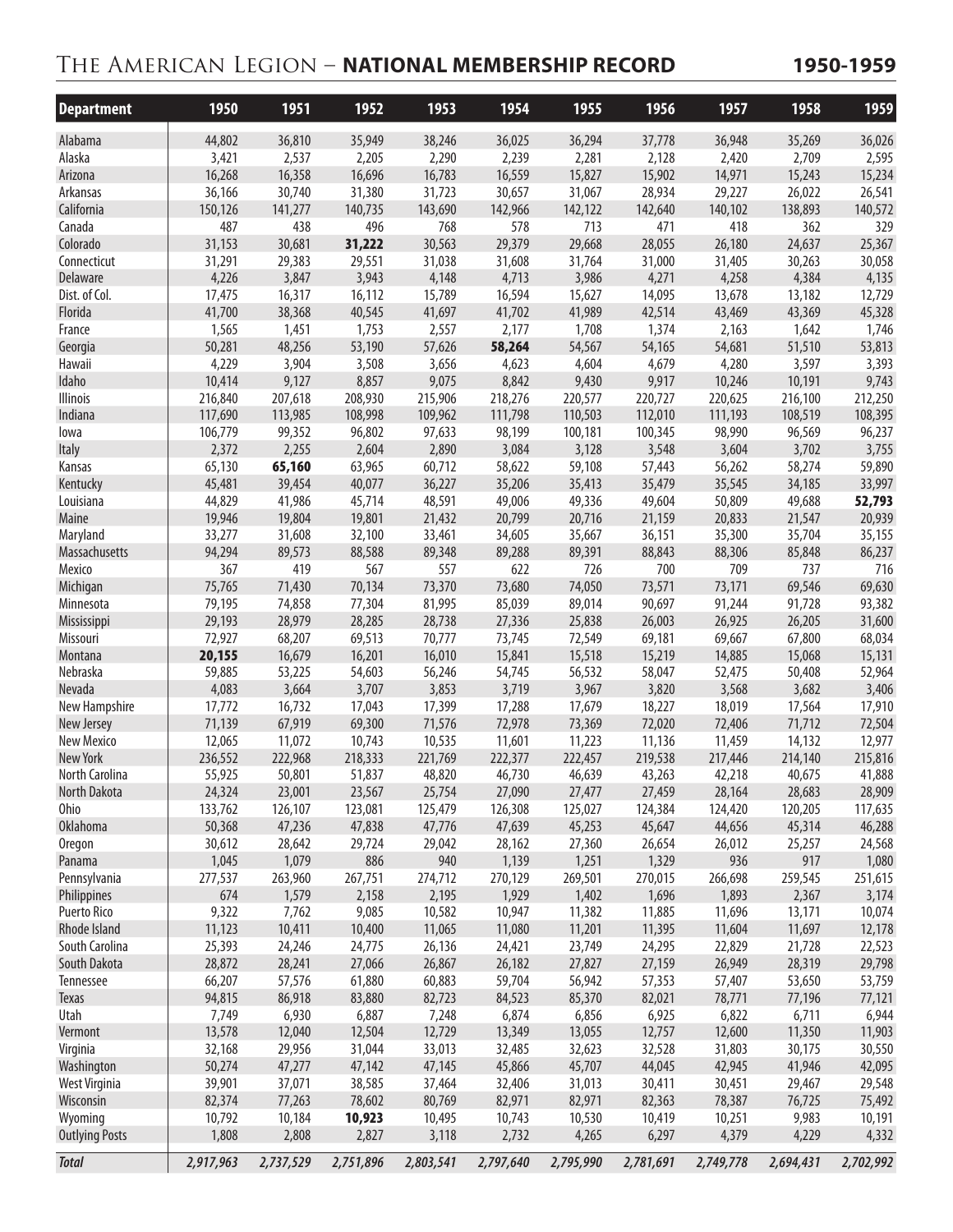#### The American Legion – **NATIONAL MEMBERSHIP RECORD 1960-1969**

| <b>Department</b>                 | 1960              | 1961              | 1962              | 1963              | 1964              | 1965              | 1966             | 1967                     | 1968              | 1969              |
|-----------------------------------|-------------------|-------------------|-------------------|-------------------|-------------------|-------------------|------------------|--------------------------|-------------------|-------------------|
| Alabama                           | 36,323            | 34,492            | 33,311            | 33,982            | 33,022            | 34,631            | 33,494           | 31,967                   | 29,592            | 30,385            |
| Alaska                            | 2,523             | 2,693             | 2,891             | 2,940             | 2,815             | 2,902             | 2,795            | 2,945                    | 3,180             | 3,139             |
| Arizona                           | 15,629            | 15,331            | 15,615            | 15,450            | 15,076            | 14,605            | 15,053           | 15,684                   | 16,139            | 17,289            |
| Arkansas                          | 26,213            | 25,619            | 25,508            | 26,277            | 24,311            | 25,307            | 26,369           | 26,227                   | 27,968            | 28,014            |
| California                        | 138,086           | 136,195           | 135,032           | 133,845           | 129,188           | 126,245           | 125,421          | 124,571                  | 124,292           | 123,723           |
| Canada                            | 768               | 733               | 676               | 766               | 804               | 791               | 786              | 787                      | 770               | 795               |
| Colorado                          | 24,564            | 25,430            | 24,874            | 24,004            | 22,924            | 22,094            | 22,026           | 21,221                   | 20,987            | 20,779            |
| Connecticut                       | 29,668            | 29,057            | 28,790            | 28,747            | 28,353            | 28,898            | 29,121           | 29,900                   | 30,898            | 31,342            |
| <b>Delaware</b>                   | 4,029             | 4,055             | 4,135             | 3,984             | 3,916             | 3,928             | 3,989            | 4,126                    | 4,086             | 4,213             |
| Dist. of Col.                     | 13,228            | 13,077            | 12,403            | 11,832            | 11,156            | 10,879            | 9,566            | 9,627                    | 8,866             | 7,867             |
| Florida                           | 46,583            | 46,802            | 48,562            | 48,105            | 48,177            | 48,040            | 49,566           | 49,569                   | 50,551            | 52,549            |
| France                            | 3,433             | 3,722             | 3,826             | 2,957             | 2,017             | 2,673             | 2,680            | 3,137                    | 2,561             | 2,424             |
| Georgia                           | 51,856            | 48,430            | 49,242            | 48,072            | 45,135            | 45,470            | 44,691           | 45,588                   | 45,751            | 46,627            |
| Hawaii                            | 3,252             | 3,608             | 3,926             | 4,098             | 4,224             | 4,490             | 4,562            | 6,621                    | 7,220             | 8,429             |
| Idaho                             | 9,336             | 8,967             | 8,825             | 8,299             | 8,484             | 8,515             | 8,564            | 8,592                    | 8,447             | 8,158             |
| Illinois                          | 208,309           | 204,139           | 204,049           | 199,219           | 195,487           | 193,465           | 192,583          | 190,505                  | 191,255           | 192,125           |
| Indiana                           | 107,387           | 103,642           | 105,168           | 105,944           | 104,695           | 105,269           | 106,723          | 110,735                  | 114,331           | 118,448           |
| lowa                              | 95,740            | 96,075            | 96,295            | 97,033            | 95,086            | 94,667            | 93,904           | 94,591                   | 94,210            | 95,386            |
| <b>Italy</b>                      | 3,791             | 3,814             | 3,816             | 3,823             | 3,566             | 3,434             | 4,365            | 3,946                    | 3,794             | 3,548             |
| Kansas                            | 60,288            | 50,266            | 60,888            | 59,927            | 58,885            | 57,909            | 58,195           | 59,059                   | 61,254            | 62,699            |
| Kentucky                          | 33,298            | 32,263            | 30,699            | 30,368            | 27,265            | 26,948            | 27,407           | 27,486                   | 28,737            | 29,190            |
| Louisiana                         | 48,242            | 47,210            | 46,621            | 45,344            | 43,803            | 45,199            | 45,266           | 45,405                   | 46,123            | 47,366            |
| Maine                             | 20,971            | 20,581            | 20,669            | 20,134            | 19,814            | 20,275            | 20,403           | 20,184                   | 20,624            | 21,362            |
| Maryland                          | 34,576            | 34,410            | 34,831            | 35,286            | 35,619            | 36,302            | 37,179           | 39,302                   | 41,181            | 43,442            |
| Massachusetts                     | 86,274            | 85,152            | 85,538            | 83,240            | 81,560            | 81,539            | 80,343           | 81,132                   | 80,806            | 81,102            |
| Mexico                            | 910               | 1,028             | 1,281             | 1,169             | 1,209             | 1,170             | 1,304            | 1,319                    | 1,358             | 1,377             |
| Michigan                          | 69,768            | 68,893            | 68,856            | 68,310            | 67,840            | 69,441            | 69,273           | 69,924                   | 71,653            | 72,735            |
| Minnesota                         | 94,858            | 95,263            | 96,399            | 95,388            | 96,309            | 96,414            | 97,762           | 100,700                  | 104,261           | 107,168           |
| Mississippi                       | 32,104            | 27,158            | 26,662            | 25,630            | 24,845            | 24,856            | 28,305           | 26,220                   | 26,115            | 26,181            |
| Missouri                          | 68,056            | 67,315            | 67,147            | 66,517            | 63,060            | 62,455            | 60,224           | 59,404                   | 59,809            | 60,162            |
| Montana                           | 14,406            | 14,409            | 14,173            | 14,022            | 13,272            | 13,282            | 13,193           | 12,827                   | 12,746            | 12,632            |
| Nebraska                          | 53,566            | 54,339            | 54,680            | 52,780            | 52,559            | 52,731            | 53,036           | 52,758                   | 54,966            | 55,938            |
| Nevada                            | 3,554             | 3,403             | 3,667             | 3,551             | 3,093             | 3,041             | 3,104            | 3,156                    | 2,944             | 3,187             |
| New Hampshire                     | 17,806            | 17,493            | 17,630            | 17,409            | 17,014            | 17,348            | 17,706           | 18,289                   | 19,191            | 19,923            |
| New Jersey                        | 72,834            | 72,805            | 72,606            | 72,534            | 72,499            | 72,422            | 72,835           | 73,491                   | 75,077            | 76,622            |
| <b>New Mexico</b>                 | 11,870            | 11,640            | 11,371            | 11,256            | 10,719            | 10,624            | 10,297           | 9,691                    | 9,416             | 9,859             |
| <b>New York</b><br>North Carolina | 215,038           | 213,388           | 213,273           | 212,287           | 207,542           | 208,999           | 207,172          | 210,925                  | 212,702           | 215,022           |
|                                   | 40,916            | 39,956            | 41,202            | 40,287            | 39,029            | 38,755            | 38,943<br>26,623 | 39,874                   | 41,216            | 42,069            |
| North Dakota<br>Ohio              | 29,000<br>115,018 | 28,622<br>112,884 | 28,014<br>112,269 | 27,977<br>112,168 | 27,254<br>111,769 | 27,104<br>112,867 | 113,196          | 28,440<br>114,839        | 29,450<br>117,607 | 30,646<br>121,378 |
| <b>Oklahoma</b>                   | 46,118            | 44,455            | 46,176            | 46,377            | 44,842            | 46,342            | 46,630           | 46,537                   | 47,510            | 46,243            |
| <b>Oregon</b>                     | 23,427            | 22,285            | 21,556            | 21,628            | 21,043            | 20,858            | 21,643           | 21,891                   | 22,109            | 22,120            |
| Panama                            | 946               | 935               | 1,071             | 1,439             | 1,254             | 1,126             | 1,065            | 1,078                    | 1,023             | 848               |
| Pennsylvania                      | 251,316           | 245,694           | 246,972           | 242,807           | 238,096           | 238,721           | 240,726          | 246,755                  | 252,355           | 256,047           |
| Philippines                       | 4,175             | 2,791             | 3,517             | 2,981             | 3,153             | 3,584             | 3,494            | 4,739                    | 5,335             | 8,265             |
| Puerto Rico                       | 8,934             | 9,660             | 10,487            | 10,348            | 9,739             | 10,181            | 11,637           | 11,422                   | 12,693            | 13,844            |
| Rhode Island                      | 12,277            | 12,003            | 12,054            | 11,653            | 11,601            | 11,702            | 11,758           | 11,819                   | 11,612            | 11,726            |
| South Carolina                    | 21,572            | 20,686            | 21,307            | 21,351            | 21,794            | 22,838            | 22,543           | 23,199                   | 22,138            | 22,753            |
| South Dakota                      | 30,135            | 30,017            | 29,720            | 29,849            | 29,263            | 28,912            | 28,220           | 29,297                   | 29,424            | 29,470            |
| Tennessee                         | 52,614            | 51,448            | 53,690            | 53,109            | 47,721            | 47,134            | 48,680           | 49,622                   | 50,150            | 50,803            |
| <b>Texas</b>                      | 76,837            | 72,088            | 72,162            | 69,236            | 68,843            | 67,989            | 67,584           | 68,900                   | 70,421            | 71,502            |
| Utah                              | 6,928             | 6,850             | 6,739             | 7,135             | 7,024             | 6,764             | 6,796            | 6,867                    | 7,100             | 7,039             |
| Vermont                           | 12,017            | 11,524            | 11,855            | 11,988            | 11,531            | 11,231            | 11,204           | 11,249                   | 11,906            | 12,476            |
| Virginia                          | 30,807            | 30,223            | 30,556            | 29,903            | 29,602            | 29,944            | 29,607           | 31,104                   | 31,632            | 32,354            |
| Washington                        | 41,888            | 40,372            | 40,021            | 38,770            | 37,625            | 36,688            | 36,691           | 37,317                   | 36,899            | 37,119            |
| West Virginia                     | 28,481            | 27,129            | 26,761            | 25,323            | 25,087            | 24,578            | 24,402           | 24,929                   | 25,190            | 25,180            |
| Wisconsin                         | 75,733            | 75,442            | 75,165            | 74,980            | 74,163            | 74,149            | 74,760           | 75,683                   | 76,094            | 76,925            |
| Wyoming                           | 10,387            | 10,316            | 9,808             | 9,021             | 8,661             | 8,521             | 8,318            | 8,030                    | 7,387             | 7,439             |
| <b>Outlying Posts</b>             | 592               | 455               | 226               | 38                |                   |                   |                  | $\overline{\phantom{a}}$ |                   |                   |
|                                   |                   |                   |                   |                   |                   |                   |                  |                          |                   |                   |
| <b>Total</b>                      | 2,679,255         | 2,628,732         | 2,635,632         | 2,602,897         | 2,544,437         | 2,547,246         | 2,553,782        | 2,585,202                | 2,623,112         | 2,667,453         |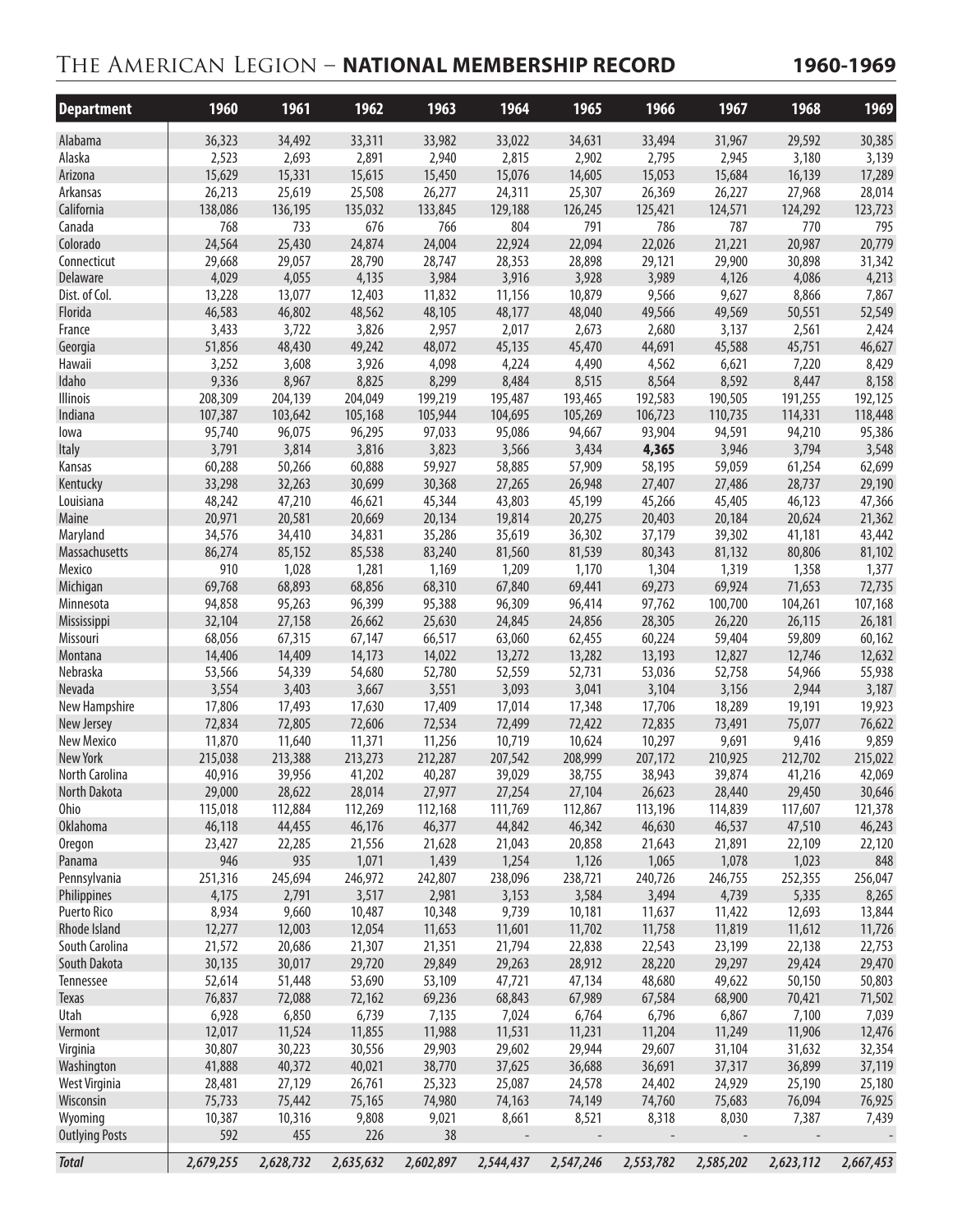#### The American Legion – **NATIONAL MEMBERSHIP RECORD 1970-1979**

| <b>Department</b>              | 1970             | 1971             | 1972                     | 1973             | 1974             | 1975             | 1976             | 1977             | 1978             | 1979             |
|--------------------------------|------------------|------------------|--------------------------|------------------|------------------|------------------|------------------|------------------|------------------|------------------|
| Alabama                        | 29,370           | 30,163           | 30,163                   | 30,280           | 29,161           | 28,978           | 29,555           | 28,531           | 27,822           | 27,527           |
| Alaska                         | 3,357            | 3,512            | 3,782                    | 3,879            | 3,570            | 3,516            | 3,903            | 4,128            | 4,273            | 4,588            |
| Arizona                        | 16,959           | 17,400           | 17,391                   | 18,131           | 18,748           | 19,025           | 19,703           | 19,806           | 21,172           | 22,140           |
| Arkansas                       | 29,639           | 30,345           | 31,988                   | 32,376           | 31,883           | 31,576           | 32,467           | 31,179           | 31,071           | 30,951           |
| California                     | 122,900          | 122,295          | 121,942                  | 119,854          | 118,378          | 118,988          | 120,232          | 119,144          | 117,522          | 115,863          |
| Canada                         | 771              | 840              | 893                      | 837              | 724              | 707              | 745              | 715              | 651              | 666              |
| Colorado                       | 20,234           | 20,344           | 20,703                   | 19,899           | 20,072           | 20,050           | 19,859           | 19,330           | 19,130           | 19,082           |
| Connecticut                    | 31,626           | 31,935           | 31,540                   | 31,077           | 30,469           | 30,242           | 29,933           | 28,875           | 28,068           | 27,384           |
| Delaware<br>Dist. of Col.      | 4,517<br>7,558   | 4,940            | 4,913                    | 5,092<br>6,960   | 5,073            | 5,265<br>6,476   | 5,364            | 4,930<br>5,743   | 4,835            | 4,846<br>5,385   |
| Florida                        | 53,503           | 7,250<br>55,334  | 7,165<br>56,864          | 57,942           | 6,453<br>57,945  | 58,031           | 6,038<br>58,577  | 59,156           | 5,665<br>60,536  | 63,948           |
| France                         | 3,027            | 3,438            | 4,337                    | 5,297            | 5,136            | 5,953            | 6,677            | 6,984            | 6,542            | 5,846            |
| Georgia                        | 47,414           | 49,001           | 48,816                   | 47,218           | 45,442           | 44,420           | 43,399           | 40,440           | 40,612           | 39,834           |
| Hawaii                         | 8,831            | 9,067            | 10,384                   | 6,010            | 5,403            | 4,429            | 2,319            | 2,680            | 2,554            | 2,190            |
| Idaho                          | 8,193            | 7,854            | 7,796                    | 7,551            | 7,377            | 7,418            | 7,627            | 8,430            | 8,685            | 8,617            |
| Illinois                       | 190,807          | 189,659          | 187,141                  | 182,173          | 177,570          | 177,499          | 177,391          | 170,907          | 167,940          | 165,461          |
| Indiana                        | 120,342          | 121,786          | 123,590                  | 124,330          | 125,107          | 125,761          | 127,830          | 124,234          | 123,346          | 123,487          |
| lowa                           | 96,278           | 94,652           | 94,323                   | 94,026           | 93,151           | 93,398           | 94,278           | 91,818           | 90,504           | 88,711           |
| Italy                          | 3,106            | 2,929            | 2,561                    | 2,269            | 2,008            | 1,878            | 1,608            | 682              | 1,189            | 1,092            |
| Kansas                         | 63,607           | 63,560           | 62,545                   | 60,537           | 59,535           | 60,801           | 62,599           | 61,059           | 59,657           | 59,462           |
| Kentucky                       | 29,648           | 29,431           | 29,267                   | 29,481           | 29,158           | 29,610           | 30,889           | 30,236           | 30,059           | 30,841           |
| Louisiana                      | 46,893           | 47,511           | 49,025                   | 49,389           | 48,925           | 49,593           | 50,845           | 50,189           | 50,011           | 48,861           |
| Maine                          | 21,917           | 21,806           | 22,444                   | 22,363           | 23,037           | 23,123           | 23,412           | 22,991           | 22,805           | 23,419           |
| Maryland<br>Massachusetts      | 45,291<br>80,051 | 48,297<br>79,629 | 50,174<br>78,074         | 51,970<br>76,407 | 52,534<br>75,605 | 54,377<br>74,714 | 56,333<br>73,247 | 57,378<br>70,297 | 58,536<br>67,331 | 59,340<br>67,375 |
| Mexico                         | 1,507            | 1,389            | 1,481                    | 1,433            | 1,445            | 1,223            | 1,178            | 856              | 1,038            | 931              |
| Michigan                       | 72,865           | 73,275           | 73,209                   | 73,043           | 72,311           | 74,998           | 76,103           | 74,773           | 74,528           | 74,152           |
| Minnesota                      | 110,993          | 113,928          | 115,602                  | 116,179          | 117,199          | 119,938          | 122,671          | 122,767          | 123,296          | 123,462          |
| Mississippi                    | 25,561           | 26,547           | 26,155                   | 26,007           | 26,192           | 25,621           | 25,137           | 25,553           | 25,066           | 24,838           |
| Missouri                       | 61,476           | 62,496           | 62,800                   | 62,058           | 60,334           | 61,176           | 61,715           | 60,379           | 59,595           | 59,142           |
| Montana                        | 12,637           | 12,875           | 13,113                   | 13,101           | 12,774           | 12,665           | 12,482           | 12,445           | 12,477           | 12,447           |
| Nebraska                       | 57,523           | 58,006           | 60,335                   | 61,592           | 61,846           | 64,010           | 64,102           | 63,583           | 63,803           | 63,830           |
| Nevada                         | 3,156            | 3,246            | 3,343                    | 3,195            | 3,435            | 3,503            | 3,523            | 3,556            | 3,625            | 3,538            |
| New Hampshire                  | 21,042           | 21,076           | 20,994                   | 21,182           | 21,284           | 21,903           | 21,445           | 21,122           | 21,119           | 21,190           |
| New Jersey                     | 77,610           | 78,287           | 78,473                   | 77,918           | 77,366           | 76,397           | 76,022           | 74,041           | 73,161           | 71,742           |
| <b>New Mexico</b>              | 10,494           | 9,170            | 9,295                    | 9,666            | 9,630            | 10,177           | 9,996            | 9,859            | 10,090           | 10,350           |
| New York                       | 216,036          | 217,289          | 212,421                  | 210,118          | 206,288          | 207,038          | 206,898          | 198,803          | 197,204          | 195,110          |
| North Carolina<br>North Dakota | 43,169<br>31,596 | 44,799<br>32,614 | 46,111<br>33,159         | 46,341<br>33,902 | 46,756<br>34,970 | 45,743<br>35,763 | 47,956<br>35,518 | 46,827<br>34,540 | 47,009<br>34,207 | 46,925<br>33,312 |
| Ohio                           | 124,478          | 126,471          | 127,794                  | 127,157          | 127,610          | 130,449          | 132,750          | 132,229          | 131,588          | 132,800          |
| <b>Oklahoma</b>                | 46,285           | 46,690           | 45,535                   | 43,757           | 42,800           | 42,606           | 42,372           | 39,491           | 38,652           | 39,097           |
| <b>Oregon</b>                  | 22,276           | 22,140           | 21,852                   | 21,897           | 21,850           | 22,142           | 22,122           | 21,843           | 21,547           | 21,386           |
| Panama                         | 894              | 1,134            | 1,259                    | 1,468            | 1,206            | 1,199            | 1,242            | 1,599            | 1,339            | 1,391            |
| Pennsylvania                   | 256,470          | 260,135          | 260,227                  | 259,738          | 258,260          | 261,883          | 261,461          | 255,516          | 251,033          | 249,054          |
| Philippines                    | 8,219            | 5,606            | 5,696                    | 7,716            | 5,432            | 6,793            | 6,901            | 5,824            | 6,813            | 7,300            |
| <b>Puerto Rico</b>             | 14,591           | 14,700           | 13,272                   | 11,389           | 10,852           | 11,036           | 11,172           | 10,316           | 10,987           | 11,077           |
| Rhode Island                   | 11,716           | 11,770           | 11,548                   | 11,290           | 11,235           | 11,174           | 11,026           | 10,569           | 10,382           | 10,128           |
| South Carolina                 | 22,804           | 22,877           | 22,839                   | 22,814           | 22,417           | 22,140           | 21,931           | 21,783           | 22,103           | 22,493           |
| South Dakota                   | 29,244           | 29,452           | 30,345                   | 30,673           | 30,751           | 31,133           | 31,033           | 30,873           | 30,140           | 29,982           |
| <b>Tennessee</b>               | 50,938           | 51,218           | 50,830                   | 48,812           | 47,534           | 45,265           | 45,762           | 42,817           | 42,743           | 43,168           |
| Texas                          | 73,598           | 74,017           | 73,250                   | 74,137           | 75,675           | 77,737           | 77,747           | 76,627           | 77,949           | 77,847           |
| Utah<br>Vermont                | 7,045<br>12,631  | 7,059<br>13,019  | 7,006<br>12,960          | 6,750<br>12,928  | 6,908<br>12,859  | 7,043<br>13,472  | 7,558<br>13,605  | 7,197<br>13,581  | 7,347<br>13,609  | 7,300<br>13,674  |
| Virginia                       | 31,920           | 31,001           | 30,726                   | 30,065           | 29,066           | 30,381           | 30,866           | 31,276           | 32,433           | 32,908           |
| Washington                     | 37,258           | 36,922           | 36,779                   | 36,317           | 36,026           | 36,060           | 36,496           | 35,962           | 35,287           | 35,245           |
| West Virginia                  | 25,517           | 25,630           | 25,014                   | 25,234           | 25,635           | 26,459           | 27,407           | 26,493           | 26,743           | 26,822           |
| Wisconsin                      | 77,260           | 76,595           | 76,623                   | 75,833           | 74,959           | 74,846           | 74,327           | 72,565           | 71,408           | 70,977           |
| Wyoming                        | 7,479            | 7,150            | 7,392                    | 7,716            | 7,838            | 8,523            | 8,608            | 8,453            | 8,404            | 8,571            |
| <b>Outlying Posts</b>          | $\blacksquare$   |                  | $\overline{\phantom{a}}$ |                  |                  |                  |                  |                  |                  |                  |
| <b>Total</b>                   | 2,692,127        | 2,711,561        | 2,715,259                | 2,696,784        | 2,673,207        | 2,696,324        | 2,713,962        | 2,653,980        | 2,637,241        | 2,629,105        |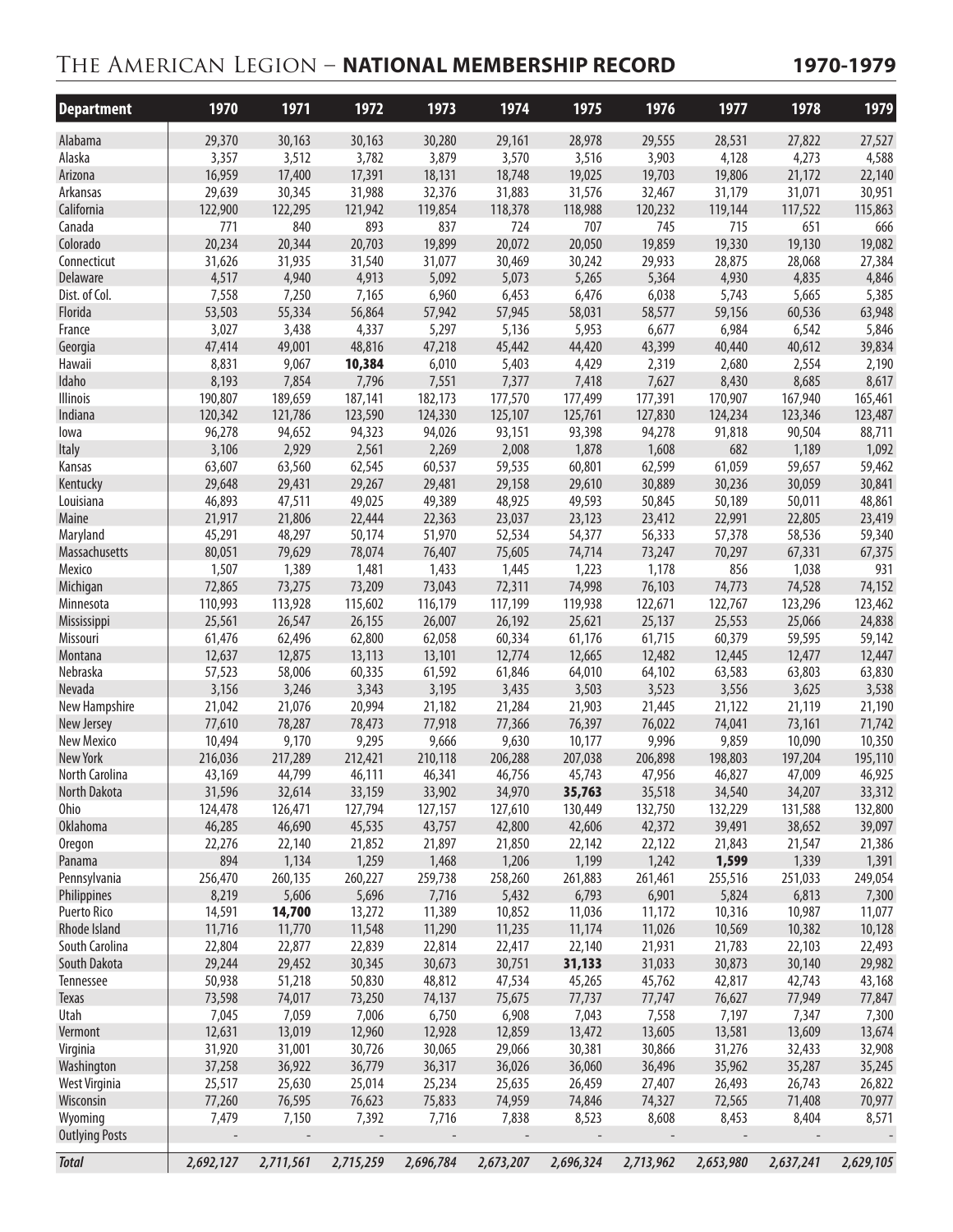#### The American Legion – **NATIONAL MEMBERSHIP RECORD 1980-1989**

| <b>Department</b>         | 1980                     | 1981             | 1982             | 1983                     | 1984                     | 1985             | 1986             | 1987                     | 1988                     | 1989             |
|---------------------------|--------------------------|------------------|------------------|--------------------------|--------------------------|------------------|------------------|--------------------------|--------------------------|------------------|
| Alabama                   | 27,215                   | 26,081           | 24,155           | 23,194                   | 22,339                   | 22,611           | 24,214           | 26,831                   | 26,619                   | 28,730           |
| Alaska                    | 4,969                    | 5,208            | 5,569            | 6,076                    | 6,333                    | 6,498            | 7,350            | 7,679                    | 7,680                    | 8,227            |
| Arizona                   | 22,619                   | 22,064           | 21,965           | 22,687                   | 23,162                   | 25,714           | 28,971           | 30,921                   | 31,087                   | 33,826           |
| Arkansas                  | 30,844                   | 30,418           | 29,240           | 28,481                   | 27,753                   | 27,449           | 28,144           | 30,348                   | 30,389                   | 31,603           |
| California                | 115,901                  | 116,587          | 114,994          | 115,817                  | 115,924                  | 133,803          | 135,003          | 146,502                  | 141,722                  | 160,050          |
| Canada                    | 658                      | 716              | 616              | 684                      | 633                      | 586              | 603              | 614                      | 623                      | 626              |
| Colorado                  | 19,464                   | 19,400           | 19,350           | 19,097                   | 18,723                   | 20,054           | 20,671           | 21,884                   | 21,931                   | 24,075           |
| Connecticut               | 26,941                   | 27,056           | 26,817           | 26,179                   | 26,109                   | 25,877           | 27,553           | 29,202                   | 30,735                   | 34,030           |
| Delaware                  | 4,924                    | 4,920            | 4,872            | 4,884                    | 4,670                    | 4,580            | 4,946            | 5,754                    | 6,289                    | 7,126            |
| Dist. of Col.             | 5,201                    | 5,044            | 4,645            | 4,398                    | 4,271                    | 4,100            | 4,699            | 4,734                    | 4,688                    | 4,811            |
| Florida                   | 66,555                   | 69,715           | 71,177           | 71,191                   | 72,788                   | 82,491           | 90,397           | 100,170                  | 101,512                  | 112,489          |
| France                    | 7,200                    | 6,712            | 4,381            | 4,411                    | 3,737                    | 3,515            | 3,097            | 2,942                    | 3,048                    | 2,721            |
| Georgia                   | 40,244                   | 38,818           | 37,128           | 35,799                   | 35,345                   | 35,142           | 36,807           | 39,134                   | 39,181                   | 43,457           |
| Hawaii                    | 1,789                    | 1,871            | 1,854            | 1,952                    | 1,933                    | 1,979            | 2,175            | 2,539                    | 2,598                    | 2,906            |
| Idaho                     | 8,224                    | 8,131            | 8,462            | 8,187                    | 8,332                    | 8,522            | 8,680            | 9,095                    | 9,357                    | 9,826            |
| Illinois                  | 161,638                  | 159,150          | 157,162          | 156,473                  | 153,937                  | 158,860          | 161,347          | 163,058                  | 162,420                  | 167,947          |
| Indiana                   | 124,782                  | 124,170          | 122,926          | 121,745                  | 121,025                  | 123,215          | 125,528          | 130,402                  | 131,097                  | 137,220          |
| lowa                      | 86,904                   | 86,477           | 84,040           | 82,857                   | 81,100                   | 81,829           | 80,209           | 80,740                   | 80,928                   | 83,191           |
| <b>Italy</b><br>Kansas    | 853<br>59,737            | 740<br>59,869    | 384<br>59,271    | 260<br>56,757            | 486<br>55,349            | 343<br>54,576    | 299<br>55,440    | 199<br>57,357            | 200<br>56,553            | 150<br>58,898    |
| Kentucky                  | 30,887                   | 30,035           | 29,440           | 28,676                   | 27,842                   | 28,442           | 28,913           | 30,811                   | 30,591                   | 33,625           |
| Louisiana                 | 48,943                   | 49,131           | 47,766           | 46,457                   | 45,011                   | 46,508           | 46,493           | 46,942                   | 46,023                   | 48,358           |
| Maine                     | 24,220                   | 24,625           | 24,064           | 23,926                   | 24,098                   | 24,327           | 25,708           | 26,615                   | 27,202                   | 28,122           |
| Maryland                  | 60,374                   | 62,200           | 62,535           | 62,611                   | 62,752                   | 67,392           | 71,741           | 75,148                   | 77,309                   | 82,533           |
| Massachusetts             | 66,554                   | 65,588           | 64,437           | 62,727                   | 62,370                   | 62,582           | 64,493           | 68,206                   | 68,788                   | 74,162           |
| Mexico                    | 1,179                    | 857              | 799              | 649                      | 594                      | 555              | 627              | 675                      | 761                      | 898              |
| Michigan                  | 75,140                   | 75,157           | 72,975           | 71,462                   | 71,621                   | 78,304           | 84,422           | 87,692                   | 86,360                   | 94,230           |
| Minnesota                 | 125,762                  | 125,862          | 125,871          | 125,874                  | 125,880                  | 126,959          | 127,773          | 130,757                  | 131,517                  | 136,473          |
| Mississippi               | 24,400                   | 24,167           | 23,381           | 23,514                   | 22,693                   | 22,771           | 23,465           | 24,125                   | 23,464                   | 24,547           |
| Missouri                  | 59,439                   | 59,712           | 58,752           | 57,498                   | 57,208                   | 59,540           | 61,248           | 64,773                   | 65,904                   | 68,589           |
| Montana                   | 12,326                   | 12,699           | 12,595           | 12,465                   | 12,425                   | 12,299           | 12,533           | 12,686                   | 12,626                   | 13,089           |
| Nebraska                  | 64,592                   | 65,457           | 65,051           | 64,761                   | 64,137                   | 64,232           | 64,620           | 65,313                   | 65,053                   | 66,238           |
| Nevada                    | 3,562                    | 3,532            | 3,327            | 3,414                    | 3,695                    | 4,401            | 4,599            | 5,366                    | 5,730                    | 6,556            |
| New Hampshire             | 21,562                   | 21,479           | 20,946           | 21,128                   | 21,509                   | 21,560           | 22,871           | 23,844                   | 24,344                   | 25,628           |
| New Jersey                | 71,789                   | 71,440           | 70,068           | 69,023                   | 68,836                   | 72,506           | 73,584           | 77,018                   | 78,143                   | 89,060           |
| New Mexico                | 10,445                   | 10,366           | 10,588           | 10,441                   | 10,590                   | 11,326           | 11,687           | 12,080                   | 11,976                   | 13,265           |
| New York                  | 193,418                  | 190,978          | 185,465          | 184,869                  | 182,407                  | 189,764          | 194,293          | 204,257                  | 209,084                  | 218,083          |
| North Carolina            | 45,398                   | 44,584           | 44,411           | 42,360                   | 41,291                   | 43,038           | 43,776           | 46,534                   | 47,403                   | 51,104           |
| North Dakota              | 32,621                   | 32,552           | 32,514           | 31,641                   | 30,892                   | 29,689           | 29,085           | 28,780                   | 28,700                   | 28,803           |
| Ohio                      | 134,571                  | 135,203          | 135,431          | 133,502                  | 133,001                  | 139,246          | 142,208          | 149,366                  | 150,190                  | 159,191          |
| <b>Oklahoma</b>           | 39,677                   | 40,080           | 38,623           | 36,541                   | 34,663                   | 34,878           | 34,636           | 36,472                   | 34,713                   | 36,307           |
| <b>Oregon</b>             | 21,395                   | 21,019           | 20,487           | 19,919                   | 20,060                   | 22,760           | 23,477           | 24,611                   | 26,561                   | 28,449           |
| Panama                    | 1,272                    | 1,080            | 948              | 611                      | 527                      | 560              | 608              | 668                      | 724                      | 570              |
| Pennsylvania              | 249,622                  | 249,081          | 247,293          | 242,794                  | 244,334                  | 256,477          | 257,094          | 267,933                  | 269,387                  | 277,014          |
| Philippines               | 7,243                    | 7,362            | 6,577            | 5,855                    | 4,671                    | 4,590            | 5,531            | 5,858                    | 6,740                    | 6,518            |
| Puerto Rico               | 11,398                   | 11,772           | 11,496           | 10,667                   | 10,776                   | 10,721           | 10,725           | 10,875                   | 10,577                   | 11,078           |
| Rhode Island              | 10,012                   | 9,862            | 9,623            | 9,176                    | 9,186                    | 9,323            | 9,398            | 9,840                    | 10,055                   | 10,848           |
| South Carolina            | 22,744                   | 22,732           | 21,662           | 20,812                   | 21,192                   | 22,035           | 22,536           | 24,859                   | 25,282                   | 26,701           |
| South Dakota<br>Tennessee | 30,022<br>42,537         | 29,576<br>41,946 | 29,374<br>40,082 | 29,174<br>36,667         | 28,951<br>34,992         | 28,649<br>35,692 | 28,869<br>36,433 | 29,211<br>38,516         | 29,281<br>38,076         | 29,677<br>40,344 |
| <b>Texas</b>              | 79,747                   | 79,328           | 78,984           | 79,837                   | 78,423                   | 84,975           | 88,629           | 91,635                   | 89,045                   | 96,462           |
| Utah                      | 7,328                    | 7,052            | 6,827            | 6,455                    | 6,048                    | 7,094            | 7,839            | 8,276                    | 8,265                    | 8,740            |
| Vermont                   | 13,897                   | 14,090           | 14,293           | 14,594                   | 15,045                   | 15,208           | 15,592           | 16,103                   | 16,471                   | 17,177           |
| Virginia                  | 33,584                   | 34,687           | 34,434           | 34,814                   | 34,666                   | 34,779           | 37,444           | 43,846                   | 44,949                   | 49,300           |
| Washington                | 36,168                   | 35,800           | 34,432           | 33,211                   | 32,167                   | 35,498           | 35,185           | 36,701                   | 36,122                   | 39,937           |
| West Virginia             | 27,443                   | 26,870           | 26,912           | 26,784                   | 27,279                   | 27,147           | 26,945           | 27,888                   | 27,993                   | 29,214           |
| Wisconsin                 | 71,657                   | 71,976           | 71,562           | 71,180                   | 72,176                   | 75,263           | 76,075           | 78,655                   | 78,648                   | 82,109           |
| Wyoming                   | 8,976                    | 8,789            | 8,756            | 8,237                    | 8,105                    | 8,325            | 8,490            | 8,195                    | 7,847                    | 8,281            |
| <b>Outlying Posts</b>     | $\overline{\phantom{a}}$ |                  |                  | $\overline{\phantom{a}}$ | $\overline{\phantom{a}}$ |                  |                  | $\overline{\phantom{a}}$ | $\overline{\phantom{a}}$ |                  |
|                           |                          |                  |                  |                          |                          |                  |                  |                          |                          |                  |
| <b>Total</b>              | 2,638,586                | 2,631,873        | 2,591,789        | 2,555,455                | 2,536,062                | 2,641,159        | 2,705,697        | 2,831,235                | 2,840,561                | 3,013,189        |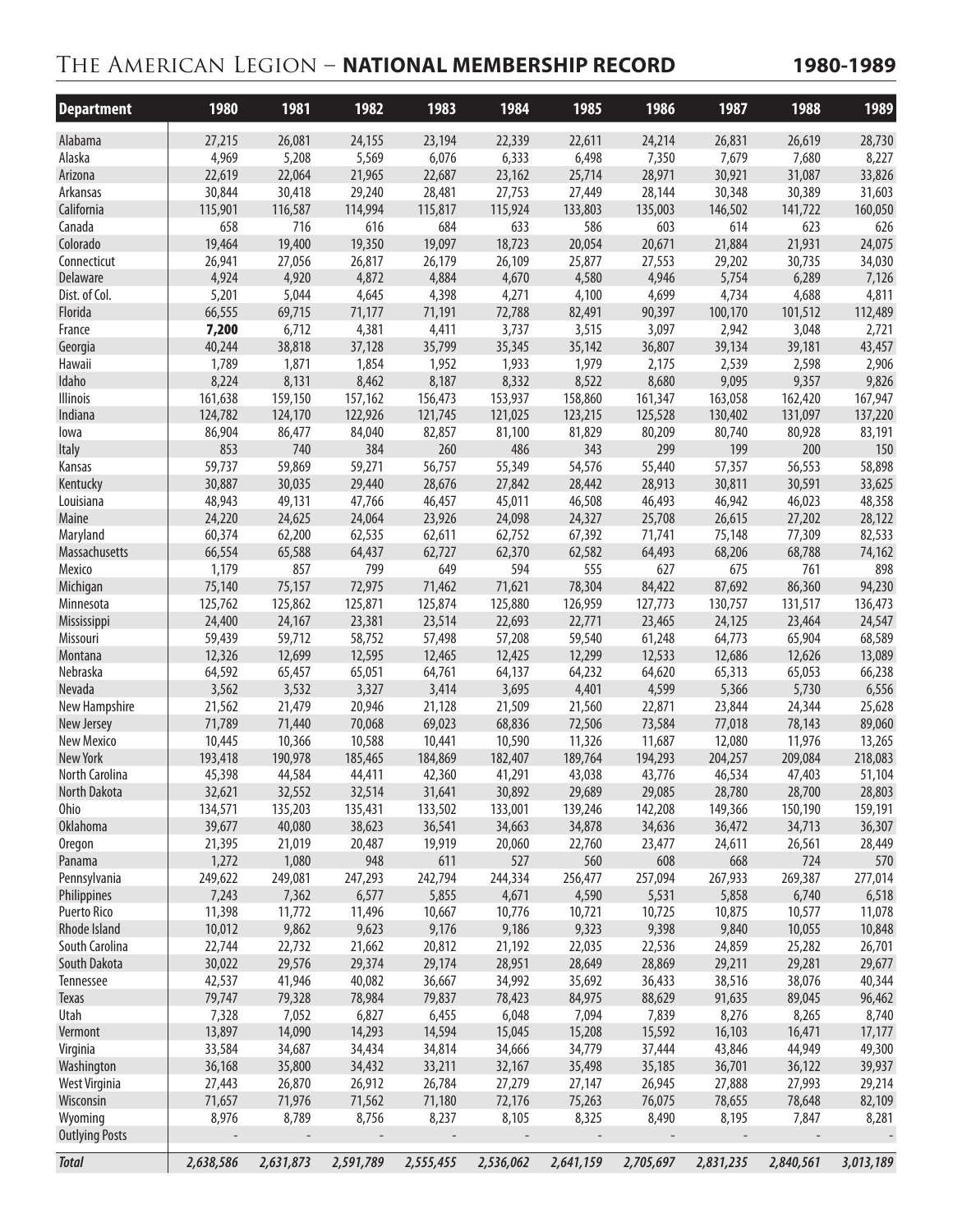#### The American Legion – **NATIONAL MEMBERSHIP RECORD 1990-1999**

| <b>Department</b>              | 1990                     | 1991             | 1992             | 1993             | 1994                     | 1995                               | 1996                     | 1997                               | 1998                               | 1999                     |
|--------------------------------|--------------------------|------------------|------------------|------------------|--------------------------|------------------------------------|--------------------------|------------------------------------|------------------------------------|--------------------------|
| Alabama                        | 28,335                   | 28,489           | 28,861           | 28,393           | 27,435                   | 25,855                             | 25,085                   | 24,792                             | 24,852                             | 24,632                   |
| Alaska                         | 8,403                    | 9,056            | 9,234            | 9,320            | 8,982                    | 8,871                              | 8,640                    | 8,688                              | 8,749                              | 8,948                    |
| Arizona                        | 33,964                   | 35,608           | 36,827           | 37,173           | 36,707                   | 36,745                             | 37,244                   | 37,868                             | 38,354                             | 38,491                   |
| Arkansas                       | 30,816                   | 30,104           | 29,846           | 28,892           | 27,719                   | 25,312                             | 24,215                   | 23,161                             | 22,707                             | 22,242                   |
| California                     | 164,293                  | 166,526          | 166,242          | 162,834          | 160,618                  | 153,967                            | 146,627                  | 145,562                            | 142,327                            | 141,245                  |
| Canada                         | 582                      | 552              | 562              | 564              | 555                      | $\overline{\phantom{a}}$           | $\sim$                   | $\overline{\phantom{a}}$           |                                    |                          |
| Colorado                       | 23,984                   | 24,728           | 25,193           | 26,277           | 25,964                   | 25,824                             | 25,262                   | 25,282                             | 25,059                             | 24,369                   |
| Connecticut                    | 34,198                   | 34,877           | 35,261           | 35,236           | 34,511                   | 33,470                             | 32,316                   | 31,584                             | 31,641                             | 31,085                   |
| Delaware                       | 7,629                    | 8,350            | 9,090            | 9,227            | 9,475                    | 9,533                              | 9,726                    | 9,841                              | 9,769                              | 9,824                    |
| Dist. of Col.                  | 4,736                    | 4,546            | 4,468            | 4,234            | 4,071                    | 3,734                              | 3,634                    | 3,570                              | 3,391                              | 3,348                    |
| Florida                        | 114,190                  | 118,652          | 121,214          | 122,972          | 123,143                  | 121,505                            | 118,312                  | 118,870                            | 119,685                            | 119,802                  |
| France                         | 2,345                    | 3,280            | 4,051            | 3,866            | 3,155                    | 3,129                              | 2,799                    | 2,559                              | 2,452                              | 2,396                    |
| Georgia                        | 43,882                   | 44,294           | 44,911           | 45,391           | 44,861                   | 44,845                             | 43,185                   | 43,385                             | 44,027                             | 44,462                   |
| Hawaii                         | 3,003                    | 3,188            | 3,399            | 3,481            | 3,544                    | 3,674                              | 3,289                    | 3,404                              | 3,301                              | 3,345                    |
| Idaho                          | 9,811                    | 10,084           | 10,505           | 10,756           | 11,181                   | 10,970                             | 11,192                   | 11,306                             | 11,188                             | 11,004                   |
| Illinois                       | 166,605                  | 168,868          | 169,139          | 168,738          | 165,186                  | 159,172                            | 155,244                  | 152,119                            | 149,172                            | 145,795                  |
| Indiana                        | 136,684                  | 139,553          | 141,561          | 142,179          | 142,243                  | 138,379                            | 136,970                  | 135,169                            | 133,059                            | 131,327                  |
| lowa                           | 82,424<br>143            | 83,079<br>176    | 83,603<br>231    | 82,814           | 81,344                   | 78,845                             | 77,281                   | 75,981<br>$\overline{\phantom{a}}$ | 74,766<br>$\overline{\phantom{a}}$ | 73,241                   |
| <b>Italy</b><br>Kansas         | 58,699                   | 59,060           | 61,584           | 241<br>59,936    | 256<br>59,043            | $\overline{\phantom{a}}$<br>55,804 | $\sim$<br>54,329         | 52,506                             | 51,516                             | 50,338                   |
| Kentucky                       | 33,170                   | 33,822           | 34,541           | 34,595           | 34,297                   | 32,807                             | 31,971                   | 32,412                             | 31,916                             | 33,187                   |
| Louisiana                      | 47,918                   | 47,602           | 47,118           | 46,527           | 44,688                   | 41,096                             | 40,060                   | 38,667                             | 38,209                             | 37,312                   |
| Maine                          | 28,665                   | 29,110           | 28,947           | 28,954           | 28,328                   | 27,047                             | 26,809                   | 26,469                             | 26,890                             | 26,448                   |
| Maryland                       | 84,725                   | 85,945           | 86,793           | 87,070           | 86,832                   | 84,398                             | 82,612                   | 81,313                             | 80,453                             | 78,748                   |
| Massachusetts                  | 74,985                   | 76,137           | 76,052           | 75,547           | 74,234                   | 71,449                             | 69,826                   | 68,102                             | 67,263                             | 65,941                   |
| Mexico                         | 1,018                    | 1,118            | 1,183            | 1,200            | 1,202                    | 1,773                              | 1,697                    | 1,789                              | 1,767                              | 1,694                    |
| Michigan                       | 94,874                   | 98,631           | 100,814          | 101,425          | 101,436                  | 96,663                             | 94,980                   | 94,587                             | 94,265                             | 92,434                   |
| Minnesota                      | 136,682                  | 137,169          | 137,290          | 137,393          | 132,792                  | 128,858                            | 126,221                  | 121,822                            | 122,200                            | 119,954                  |
| Mississippi                    | 23,922                   | 24,261           | 24,375           | 23,997           | 22,684                   | 21,154                             | 20,026                   | 19,339                             | 19,050                             | 18,687                   |
| Missouri                       | 68,179                   | 69,481           | 70,390           | 70,133           | 68,590                   | 67,402                             | 66,072                   | 65,248                             | 64,302                             | 62,783                   |
| Montana                        | 13,241                   | 13,457           | 13,620           | 13,960           | 13,539                   | 13,050                             | 12,756                   | 12,420                             | 12,181                             | 11,979                   |
| Nebraska                       | 66,026                   | 65,366           | 65,555           | 65,320           | 64,464                   | 62,918                             | 61,466                   | 59,965                             | 58,931                             | 58,005                   |
| Nevada                         | 6,614                    | 6,810            | 7,149            | 6,927            | 7,051                    | 6,753                              | 6,601                    | 6,861                              | 6,972                              | 7,220                    |
| New Hampshire                  | 26,202                   | 26,846           | 27,262           | 26,999           | 26,558                   | 25,885                             | 25,601                   | 25,145                             | 24,735                             | 24,582                   |
| New Jersey                     | 88,329                   | 91,922           | 91,516           | 90,267           | 89,005                   | 84,968                             | 82,546                   | 80,264                             | 80,280                             | 79,122                   |
| New Mexico                     | 13,661                   | 14,519           | 15,278           | 15,386           | 15,432                   | 15,019                             | 14,543                   | 14,224                             | 14,108                             | 13,861                   |
| New York                       | 217,426                  | 221,745          | 223,894          | 222,766          | 219,472                  | 212,338                            | 206,214                  | 201,298                            | 199,471                            | 195,344                  |
| North Carolina                 | 50,604                   | 50,922           | 51,218           | 51,065           | 50,248                   | 48,267                             | 47,311                   | 47,013                             | 47,551                             | 46,814                   |
| North Dakota                   | 28,526                   | 28,361           | 28,055           | 27,815           | 27,367                   | 26,636                             | 25,783                   | 24,990                             | 24,544                             | 23,998                   |
| 0hio                           | 159,653                  | 164,589          | 168,053          | 169,746          | 169,315                  | 165,952                            | 162,585                  | 158,691                            | 156,623                            | 153,985                  |
| <b>Oklahoma</b>                | 35,141                   | 34,887           | 34,659           | 34,063           | 33,187                   | 31,301                             | 30,810                   | 30,499                             | 30,171                             | 29,942                   |
| <b>Oregon</b>                  | 29,690                   | 31,769           | 32,462           | 32,375           | 31,727                   | 30,459                             | 29,193                   | 28,466                             | 28,125                             | 27,311                   |
| Panama                         | 582                      | 546              | 472              | 556              | 619                      |                                    | $\overline{a}$           |                                    |                                    |                          |
| Pennsylvania                   | 277,531                  | 281,996          | 286,130          | 282,572          | 277,673                  | 268,536                            | 263,851                  | 257,437                            | 252,650                            | 248,006                  |
| Philippines                    | 7,585                    | 9,212            | 6,835            | 6,459            | 5,475                    | 3,587                              | 3,612                    | 2,730                              | 2,761                              | 2,239                    |
| <b>Puerto Rico</b>             | 11,886                   | 12,265           | 11,988           | 11,754           | 10,645                   | 9,769                              | 9,552                    | 9,190                              | 9,075                              | 8,783                    |
| Rhode Island                   | 10,909                   | 11,198           | 11,360           | 11,303           | 10,964                   | 10,388                             | 10,072                   | 10,500                             | 10,741                             | 10,209                   |
| South Carolina<br>South Dakota | 26,944                   | 27,440           | 27,624           | 27,619           | 26,499                   | 25,328                             | 24,684                   | 24,536                             | 25,145                             | 25,569                   |
|                                | 30,064<br>40,091         | 30,189<br>40,344 | 30,388<br>40,539 | 30,093<br>40,143 | 29,696                   | 28,655                             | 28,187<br>35,213         | 27,465                             | 27,640<br>34,318                   | 27,527                   |
| Tennessee                      | 97,321                   | 101,201          | 102,391          | 101,345          | 37,599<br>98,312         | 36,071<br>94,198                   | 91,157                   | 34,456<br>90,342                   | 90,012                             | 33,561<br>87,742         |
| <b>Texas</b><br>Utah           | 8,970                    | 9,187            | 9,375            | 9,573            | 9,758                    | 9,567                              | 9,162                    | 9,675                              | 9,353                              | 9,188                    |
| Vermont                        | 17,283                   | 17,697           | 17,951           | 18,081           | 18,111                   | 17,956                             | 17,439                   | 17,224                             | 17,239                             | 17,162                   |
| Virginia                       | 51,087                   | 51,315           | 51,353           | 52,338           | 51,907                   | 52,069                             | 50,934                   | 50,999                             | 50,837                             | 51,153                   |
| Washington                     | 41,461                   | 42,632           | 43,351           | 43,405           | 42,478                   | 40,908                             | 39,761                   | 38,766                             | 38,953                             | 37,709                   |
| West Virginia                  | 29,630                   | 30,299           | 31,130           | 31,570           | 30,536                   | 29,461                             | 28,744                   | 28,268                             | 27,921                             | 27,422                   |
| Wisconsin                      | 82,404                   | 83,819           | 84,052           | 83,684           | 82,458                   | 79,839                             | 78,182                   | 76,957                             | 76,121                             | 74,858                   |
| Wyoming                        | 8,202                    | 8,376            | 8,395            | 8,424            | 8,413                    | 8,041                              | 7,962                    | 8,043                              | 8,046                              | 7,945                    |
| <b>Outlying Posts</b>          | $\overline{\phantom{a}}$ |                  |                  |                  | $\overline{\phantom{m}}$ | $\blacksquare$                     | $\overline{\phantom{a}}$ | $\overline{\phantom{a}}$           | $\overline{\phantom{a}}$           | $\overline{\phantom{a}}$ |
|                                |                          |                  |                  |                  |                          |                                    |                          |                                    |                                    |                          |
| <b>Total</b>                   | 3,025,927                | 3,085,255        | 3,115,340        | 3,104,973        | 3,053,584                | 2,950,200                          | 2,879,545                | 2,831,819                          | 2,806,834                          | 2,764,318                |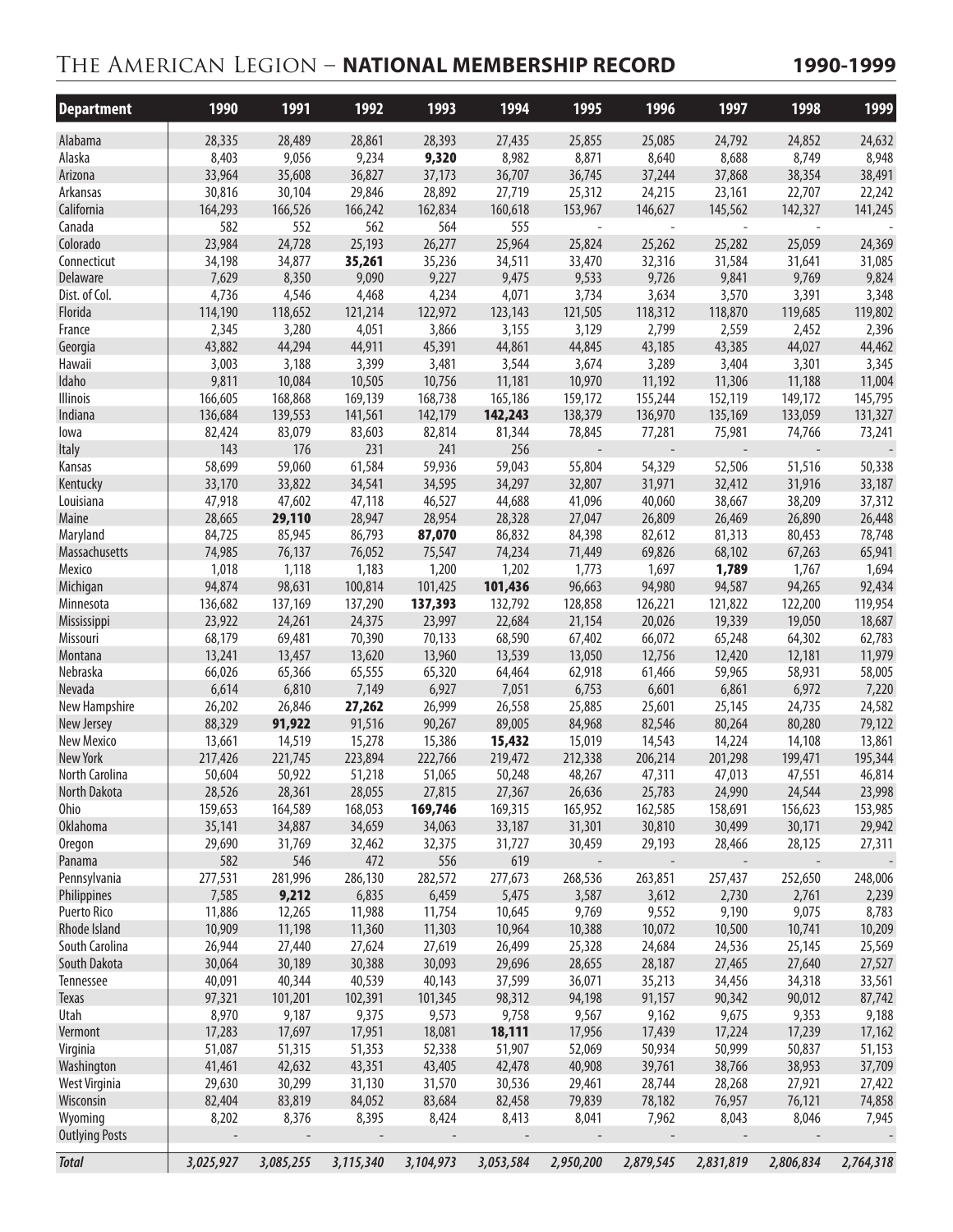#### The American Legion – **NATIONAL MEMBERSHIP RECORD 2000-2009**

| <b>Department</b>         | 2000                     | 2001             | 2002             | 2003                     | 2004             | 2005                     | 2006                     | 2007                     | 2008             | 2009             |
|---------------------------|--------------------------|------------------|------------------|--------------------------|------------------|--------------------------|--------------------------|--------------------------|------------------|------------------|
| Alabama                   | 24,397                   | 25,143           | 25,072           | 24,707                   | 24,257           | 24,073                   | 25,569                   | 26,544                   | 25,199           | 21,513           |
| Alaska                    | 8,636                    | 8,683            | 9,030            | 8,378                    | 8,101            | 8,024                    | 8,070                    | 7,903                    | 8,165            | 7,191            |
| Arizona                   | 38,778                   | 40,700           | 44,846           | 44,008                   | 43,624           | 44,003                   | 46,346                   | 48,692                   | 49,305           | 44,889           |
| Arkansas                  | 21,076                   | 20,850           | 20,782           | 20,166                   | 19,856           | 19,809                   | 20,094                   | 20,728                   | 20,383           | 17,720           |
| California                | 135,433                  | 135,543          | 136,813          | 135,578                  | 134,028          | 131,841                  | 133,076                  | 135,267                  | 136,540          | 117,257          |
| Canada                    |                          |                  |                  |                          |                  | $\omega$                 | $\omega$                 | $\omega$                 |                  |                  |
| Colorado                  | 23,922                   | 25,278           | 27,216           | 24,880                   | 24,867           | 24,693                   | 25,617                   | 25,675                   | 25,957           | 23,047           |
| Connecticut               | 30,607                   | 30,515           | 30,472           | 29,987                   | 29,503           | 28,739                   | 28,736                   | 28,460                   | 27,797           | 24,864           |
| Delaware                  | 9,927                    | 10,181           | 10,539           | 10,980                   | 11,261           | 11,726                   | 12,001                   | 12,204                   | 12,507           | 11,848           |
| Dist. of Col.             | 3,158                    | 3,045            | 2,998            | 2,905                    | 2,802            | 2,873                    | 2,784                    | 2,811                    | 2,792            | 2,483            |
| Florida                   | 119,300                  | 124,082          | 126,152          | 128,085                  | 130,065          | 129,984                  | 137,460                  | 143,479                  | 144,078          | 124,201          |
| France                    | 2,452                    | 2,720            | 2,851            | 2,815                    | 2,570            | 2,609                    | 3,988                    | 3,864                    | 3,769            | 3,681            |
| Georgia                   | 44,718                   | 46,071           | 50,613           | 49,465                   | 50,072           | 49,745                   | 52,171                   | 51,959                   | 52,653           | 47,217           |
| Hawaii                    | 3,273                    | 3,393            | 3,509            | 3,382                    | 3,384            | 3,571                    | 3,645                    | 3,573                    | 3,614            | 2,926            |
| Idaho                     | 11,143                   | 11,238           | 11,727           | 11,689                   | 11,410           | 11,363                   | 11,585                   | 11,894                   | 12,214           | 10,836           |
| Illinois                  | 140,987                  | 138,396          | 140,689          | 134,969                  | 131,744          | 128,743                  | 129,155                  | 125,015                  | 123,410          | 113,646          |
| Indiana                   | 128,457                  | 126,664          | 128,778          | 124,392                  | 122,163          | 119,789                  | 115,718                  | 112,630                  | 109,869          | 102,369          |
| lowa                      | 71,683                   | 71,333           | 70,938           | 69,612                   | 68,623           | 67,439                   | 67,036                   | 66,154                   | 64,259           | 60,741           |
| Italy                     |                          |                  |                  | $\sim$                   |                  | $\overline{\phantom{a}}$ | $\sim$ $-$               | $\overline{\phantom{a}}$ |                  |                  |
| Kansas                    | 49,083                   | 48,578           | 49,426           | 47,128                   | 46,585           | 46,014                   | 45,232                   | 44,357                   | 43,206           | 40,112           |
| Kentucky                  | 30,566                   | 30,922           | 31,412           | 30,566                   | 30,835           | 30,575                   | 30,766                   | 31,651                   | 31,207           | 27,876           |
| Louisiana<br>Maine        | 36,765<br>26,070         | 36,191<br>26,048 | 37,692<br>26,438 | 35,574<br>26,023         | 35,084<br>26,045 | 33,851<br>25,837         | 33,033<br>25,808         | 33,152<br>26,141         | 31,770<br>25,531 | 27,962           |
| Maryland                  | 77,368                   | 77,195           | 80,173           | 77,208                   | 76,432           | 75,386                   | 74,095                   | 73,631                   | 72,981           | 24,161<br>67,156 |
| Massachusetts             | 64,509                   | 63,833           | 64,467           | 62,363                   | 61,235           | 59,116                   | 57,453                   | 56,831                   | 55,175           | 50,101           |
| Mexico                    | 1,547                    | 1,372            | 1,358            | 1,293                    | 1,221            | 1,193                    | 1,086                    | 1,297                    | 1,224            | 1,091            |
| Michigan                  | 90,343                   | 90,372           | 95,927           | 91,556                   | 90,286           | 89,638                   | 89,799                   | 90,584                   | 88,864           | 80,802           |
| Minnesota                 | 116,898                  | 116,033          | 117,514          | 114,007                  | 112,192          | 110,313                  | 107,846                  | 106,955                  | 104,162          | 97,985           |
| Mississippi               | 17,710                   | 17,868           | 19,207           | 18,007                   | 18,415           | 18,817                   | 18,852                   | 20,245                   | 20,092           | 18,565           |
| Missouri                  | 61,254                   | 61,235           | 61,224           | 59,869                   | 58,689           | 58,031                   | 58,581                   | 59,064                   | 56,929           | 51,746           |
| Montana                   | 11,777                   | 12,096           | 12,067           | 12,108                   | 12,259           | 12,384                   | 12,736                   | 13,218                   | 13,111           | 12,529           |
| Nebraska                  | 56,234                   | 55,386           | 55,336           | 52,994                   | 51,523           | 49,850                   | 48,082                   | 47,351                   | 45,721           | 42,849           |
| Nevada                    | 7,533                    | 7,875            | 8,001            | 8,351                    | 8,582            | 8,942                    | 9,767                    | 10,475                   | 10,872           | 8,899            |
| New Hampshire             | 24,244                   | 24,638           | 25,282           | 25,249                   | 25,048           | 24,775                   | 24,170                   | 24,110                   | 23,468           | 21,888           |
| New Jersey                | 76,419                   | 76,529           | 79,210           | 75,280                   | 73,824           | 70,594                   | 68,847                   | 67,965                   | 67,746           | 61,547           |
| New Mexico                | 13,459                   | 13,315           | 13,485           | 13,381                   | 13,408           | 13,603                   | 13,631                   | 14,439                   | 14,571           | 13,001           |
| New York                  | 188,429                  | 186,974          | 185,974          | 181,419                  | 178,344          | 172,730                  | 165,293                  | 162,884                  | 158,566          | 146,641          |
| North Carolina            | 45,682                   | 47,061           | 45,820           | 44,983                   | 46,013           | 45,476                   | 46,894                   | 49,412                   | 50,112           | 44,414           |
| North Dakota              | 23,749                   | 23,221           | 23,048           | 22,747                   | 21,949           | 21,178                   | 20,676                   | 20,405                   | 19,783           | 18,637           |
| Ohio                      | 151,000                  | 150,879          | 150,052          | 147,917                  | 144,197          | 139,801                  | 138,682                  | 138,485                  | 135,827          | 123,983          |
| <b>Oklahoma</b>           | 28,924                   | 29,403           | 31,164           | 29,108                   | 28,295           | 27,463                   | 27,213                   | 28,194                   | 27,518           | 24,184           |
| <b>Oregon</b>             | 26,776                   | 26,480           | 26,559           | 25,832                   | 25,468           | 25,010                   | 25,724                   | 26,026                   | 25,378           | 22,342           |
| Panama                    |                          |                  |                  |                          |                  |                          | $\overline{\phantom{a}}$ |                          |                  |                  |
| Pennsylvania              | 240,881                  | 239,750          | 245,271          | 237,148                  | 232,179          | 226,902                  | 224,474                  | 223,021                  | 217,310          | 203,346          |
| Philippines               | 2,190                    | 1,978            | 2,071            | 1,798                    | 1,533            | 1,254                    | 893                      | 1,007                    | 751              | 819              |
| <b>Puerto Rico</b>        | 8,428                    | 8,753            | 8,720            | 8,503                    | 8,663            | 8,228                    | 7,370                    | 8,248                    | 7,193            | 7,041            |
| Rhode Island              | 9,737                    | 9,590            | 9,848            | 9,253                    | 9,039            | 9,017                    | 8,819                    | 8,488                    | 7,931            | 6,842            |
| South Carolina            | 25,569                   | 26,385           | 29,013           | 27,413                   | 27,412           | 27,446                   | 28,528                   | 29,736                   | 30,166           | 26,479           |
| South Dakota              | 26,993<br>32,567         | 26,722<br>32,848 | 26,844<br>35,409 | 26,383<br>33,104         | 26,149<br>32,647 | 25,975<br>32,688         | 25,588<br>33,421         | 25,454<br>34,627         | 24,840<br>33,363 | 23,908<br>28,741 |
| Tennessee<br><b>Texas</b> | 85,921                   | 86,340           | 86,940           | 87,743                   | 88,014           | 86,761                   | 88,557                   | 91,691                   | 92,252           | 79,164           |
| Utah                      | 9,122                    | 9,523            | 10,412           | 9,730                    | 9,511            | 9,487                    | 9,756                    | 10,278                   | 10,390           | 9,032            |
| Vermont                   | 17,017                   | 17,260           | 17,283           | 17,069                   | 17,319           | 17,263                   | 16,861                   | 16,716                   | 16,251           | 15,570           |
| Virginia                  | 50,822                   | 51,696           | 56,683           | 55,207                   | 55,119           | 55,761                   | 57,823                   | 59,086                   | 59,941           | 54,322           |
| Washington                | 36,647                   | 37,257           | 39,580           | 37,011                   | 36,678           | 32,286                   | 37,853                   | 39,101                   | 39,159           | 33,391           |
| West Virginia             | 27,334                   | 27,632           | 27,124           | 26,890                   | 29,956           | 26,145                   | 26,082                   | 25,986                   | 24,921           | 23,090           |
| Wisconsin                 | 73,802                   | 74,574           | 74,385           | 74,180                   | 74,337           | 73,567                   | 73,984                   | 74,224                   | 73,085           | 68,281           |
| Wyoming                   | 7,789                    | 8,002            | 8,392            | 7,938                    | 7,808            | 7,837                    | 7,836                    | 7,977                    | 7,854            | 7,324            |
| <b>Outlying Posts</b>     | $\overline{\phantom{a}}$ |                  |                  | $\overline{\phantom{a}}$ |                  |                          |                          | $\overline{\phantom{a}}$ |                  |                  |
|                           |                          |                  |                  |                          |                  |                          |                          |                          |                  |                  |
| <b>Total</b>              | 2,699,141                | 2,705,649        | 2,761,836        | 2,688,331                | 2,657,623        | 2,615,218                | 2,615,162                | 2,629,364                | 2,591,732        | 2,352,250        |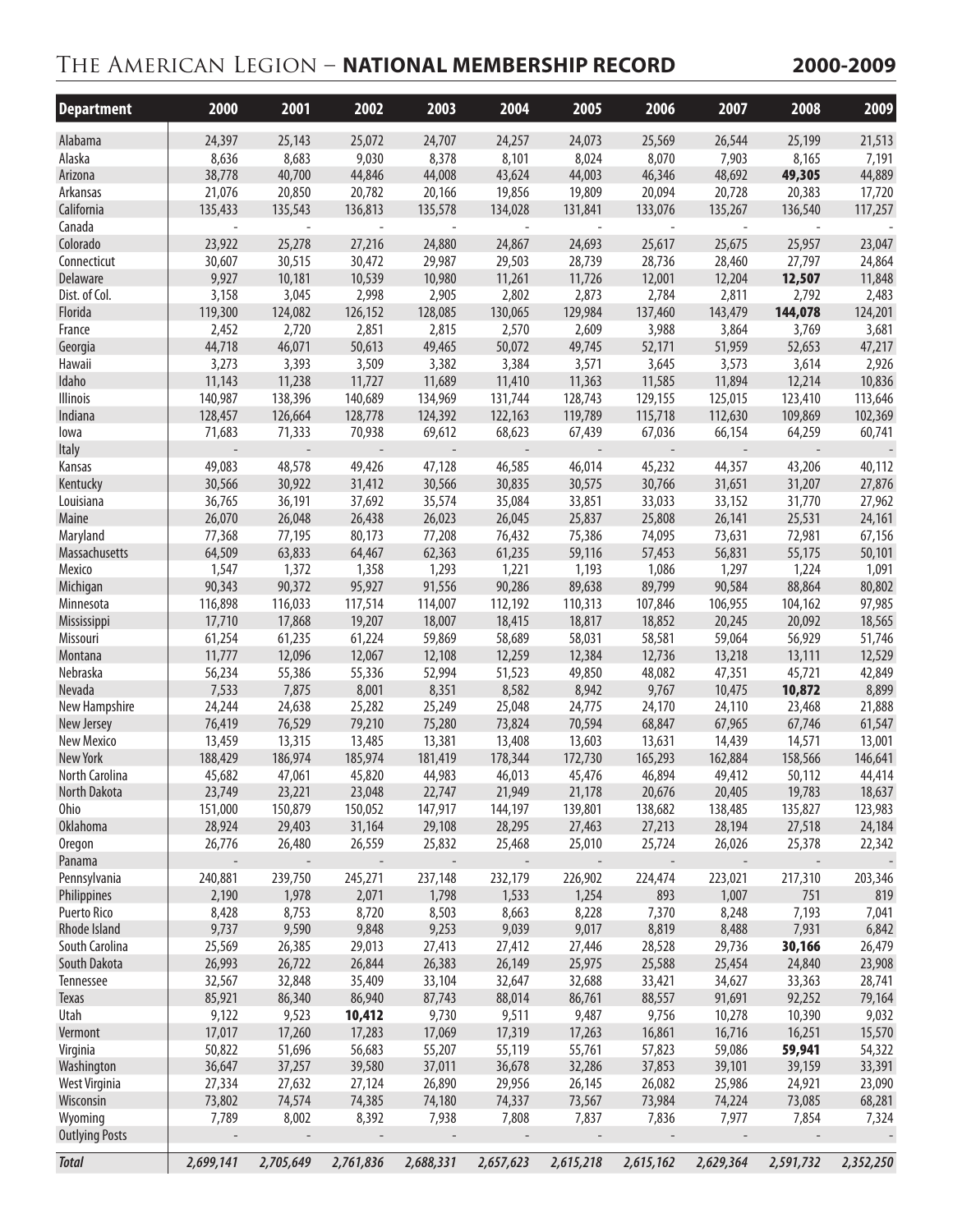#### The American Legion – **NATIONAL MEMBERSHIP RECORD 2010-2019**

| <b>Department</b>         | 2010                     | 2011                     | 2012 | 2013 | 2014 | 2015 | 2016 | 2017 | 2018 | 2019 |
|---------------------------|--------------------------|--------------------------|------|------|------|------|------|------|------|------|
| Alabama                   | 23,750                   | 24,893                   |      |      |      |      |      |      |      |      |
| Alaska                    | 7,482                    | 7,378                    |      |      |      |      |      |      |      |      |
| Arizona                   | 47,864                   | 48,327                   |      |      |      |      |      |      |      |      |
| Arkansas                  | 18,786                   | 19,038                   |      |      |      |      |      |      |      |      |
| California                | 120,382                  | 119,918                  |      |      |      |      |      |      |      |      |
| Canada                    | L,                       | $\overline{\phantom{a}}$ |      |      |      |      |      |      |      |      |
| Colorado                  | 25,000                   | 25,605                   |      |      |      |      |      |      |      |      |
| Connecticut               | 25,213                   | 25,194                   |      |      |      |      |      |      |      |      |
| Delaware                  | 12,234                   | 12,459                   |      |      |      |      |      |      |      |      |
| Dist. of Col.             | 2,373                    | 2,300                    |      |      |      |      |      |      |      |      |
| Florida                   | 132,001                  | 135,345                  |      |      |      |      |      |      |      |      |
| France                    | 3,472                    | 3,192                    |      |      |      |      |      |      |      |      |
| Georgia                   | 50,885                   | 51,473                   |      |      |      |      |      |      |      |      |
| Hawaii                    | 3,233                    | 3,298                    |      |      |      |      |      |      |      |      |
| Idaho                     | 11,490                   | 11,482                   |      |      |      |      |      |      |      |      |
| Illinois                  | 111,242                  | 108,580                  |      |      |      |      |      |      |      |      |
| Indiana                   | 103,179                  | 102,722                  |      |      |      |      |      |      |      |      |
| lowa                      | 60,325                   | 59,805                   |      |      |      |      |      |      |      |      |
| Italy                     | $\overline{\phantom{a}}$ | $\overline{\phantom{a}}$ |      |      |      |      |      |      |      |      |
| Kansas                    | 40,295                   | 39,616                   |      |      |      |      |      |      |      |      |
| Kentucky                  | 29,011                   | 31,132                   |      |      |      |      |      |      |      |      |
| Louisiana                 | 29,083                   | 29,091                   |      |      |      |      |      |      |      |      |
| Maine                     | 24,440                   | 24,286                   |      |      |      |      |      |      |      |      |
| Maryland<br>Massachusetts | 65,631<br>50,046         | 64,647                   |      |      |      |      |      |      |      |      |
| Mexico                    | 1,119                    | 49,238<br>1,084          |      |      |      |      |      |      |      |      |
| Michigan                  | 84,384                   | 85,298                   |      |      |      |      |      |      |      |      |
| Minnesota                 | 96,600                   | 95,133                   |      |      |      |      |      |      |      |      |
| Mississippi               | 19,885                   | 19,435                   |      |      |      |      |      |      |      |      |
| Missouri                  | 53,267                   | 53,390                   |      |      |      |      |      |      |      |      |
| Montana                   | 12,988                   | 13,200                   |      |      |      |      |      |      |      |      |
| Nebraska                  | 41,919                   | 40,824                   |      |      |      |      |      |      |      |      |
| Nevada                    | 10,218                   | 10,691                   |      |      |      |      |      |      |      |      |
| New Hampshire             | 21,999                   | 21,555                   |      |      |      |      |      |      |      |      |
| New Jersey                | 61,949                   | 61,265                   |      |      |      |      |      |      |      |      |
| <b>New Mexico</b>         | 13,560                   | 14,059                   |      |      |      |      |      |      |      |      |
| New York                  | 146,809                  | 145,490                  |      |      |      |      |      |      |      |      |
| North Carolina            | 48,379                   | 50,061                   |      |      |      |      |      |      |      |      |
| North Dakota              | 18,288                   | 17,981                   |      |      |      |      |      |      |      |      |
| <b>Ohio</b>               | 125,407                  | 124,574                  |      |      |      |      |      |      |      |      |
| <b>Oklahoma</b>           | 25,426                   | 25,726                   |      |      |      |      |      |      |      |      |
| <b>Oregon</b>             | 23,470                   | 23,904                   |      |      |      |      |      |      |      |      |
| Panama                    |                          |                          |      |      |      |      |      |      |      |      |
| Pennsylvania              | 202,796                  | 199,971                  |      |      |      |      |      |      |      |      |
| Philippines               | 780                      | 701                      |      |      |      |      |      |      |      |      |
| Puerto Rico               | 6,306                    | 5,964                    |      |      |      |      |      |      |      |      |
| Rhode Island              | 6,922                    | 6,714                    |      |      |      |      |      |      |      |      |
| South Carolina            | 27,907                   | 28,578                   |      |      |      |      |      |      |      |      |
| South Dakota              | 23,415                   | 23,088                   |      |      |      |      |      |      |      |      |
| Tennessee                 | 30,982                   | 31,695                   |      |      |      |      |      |      |      |      |
| Texas                     | 86,686                   | 88,032                   |      |      |      |      |      |      |      |      |
| Utah<br>Vermont           | 9,611<br>15,601          | 9,693<br>15,329          |      |      |      |      |      |      |      |      |
| Virginia                  | 56,446                   | 56,334                   |      |      |      |      |      |      |      |      |
| Washington                | 35,176                   | 35,844                   |      |      |      |      |      |      |      |      |
| West Virginia             | 23,002                   | 22,676                   |      |      |      |      |      |      |      |      |
| Wisconsin                 | 68,870                   | 68,243                   |      |      |      |      |      |      |      |      |
| Wyoming                   | 7,623                    | 7,744                    |      |      |      |      |      |      |      |      |
| <b>Outlying Posts</b>     |                          |                          |      |      |      |      |      |      |      |      |
|                           |                          |                          |      |      |      |      |      |      |      |      |
| <b>Total</b>              | 2,405,207                | 2,403,295                |      |      |      |      |      |      |      |      |